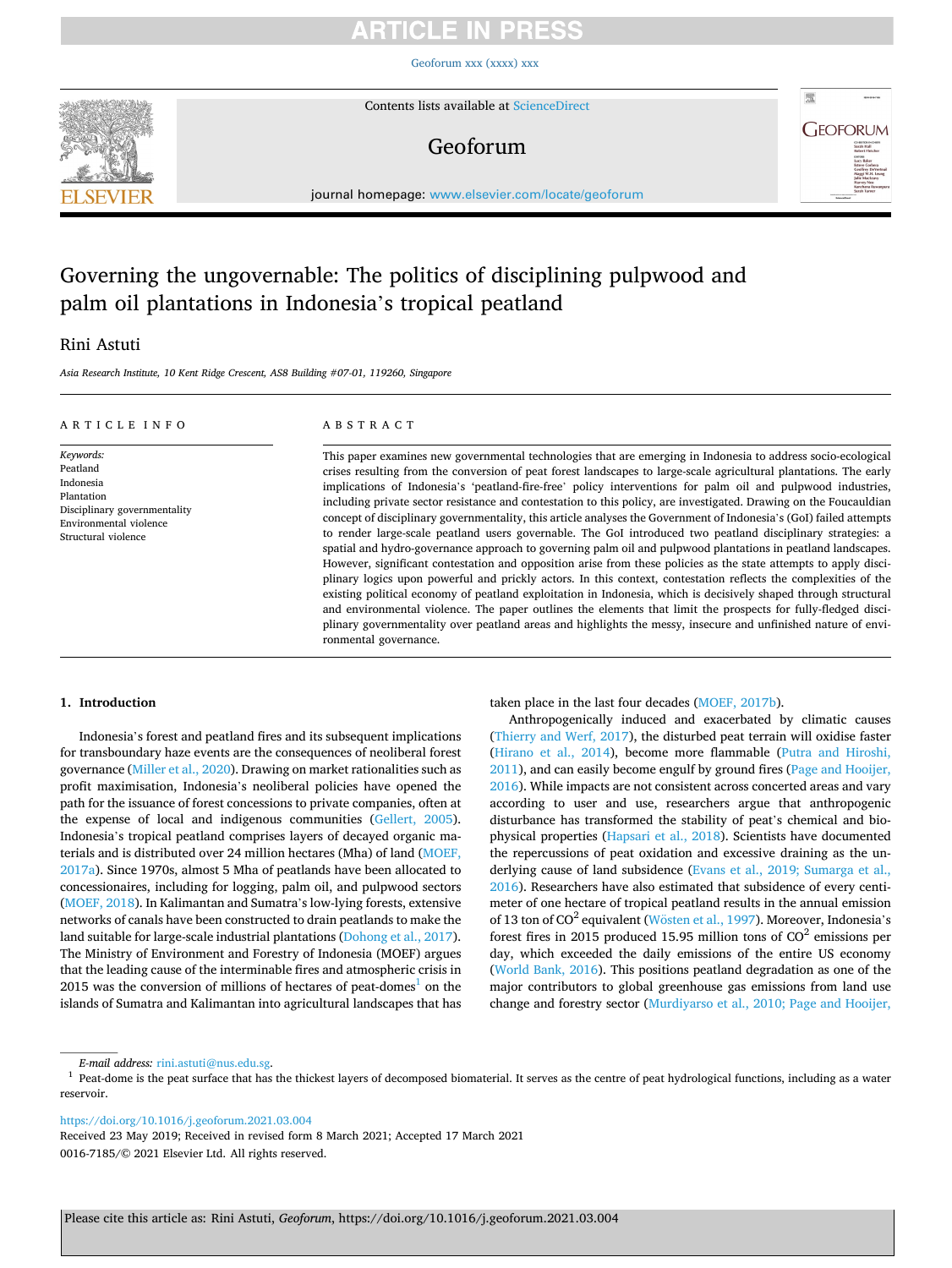## **ARTICLE IN PRESS**

## [2016\)](#page-9-0).

Due to its highly damaging toll upon the natural and social environment, anthropogenic peatland degradation can be understood as a form of environmental violence ([Nixon, 2011](#page-9-0)). This violence gradually renders the land nearly uninhabitable, devoid of biodiversity, with the potential of spatially displacing the people who draw their livelihoods from peat ecosystems. Such processes can be classified as 'slow violence', i.e., "a violence of delayed destruction that is dispersed across time and space" [\(Nixon, 2011, p. 2](#page-9-0)). However, the fires and transboundary haze with its tremendous externalities produce the other face of environmental violence, the fast violence, i.e., an "event or action that is immediate in time, explosive and spectacular in spaces, and as erupting into instant sensational visibility" ([Nixon, 2011, p. 2](#page-9-0)). Such environmental violence, combining both the fast and slow form, is entangled with rent-seeking activities across scale, reproducing discursive and structural violence with powerful ramifications [\(Blake and](#page-8-0)  [Barney, 2018; Li, 2018\)](#page-8-0).

In the aftermath of the 2015 forest fires, new peatland governmental apparatuses were created and enforced in the hope of engendering new conduct in peatland governance. The Minister of Indonesia's Ministry of Environment and Forestry, Siti Nurbaya, referred to this as a "corrective era" [\(Shahab, 2018\)](#page-9-0). Central in this new era were the GoI's attempts to establish more powerful legal-disciplinary, surveillance and enforcement mechanisms to shift forestry and agricultural industries' conduct towards a more peatland-friendly approach. MOEF published a map that delineated the locations of key peatland zones and imposed a new set of regulations concerning what activities were permitted in those areas, as well as the concessionaires' new legal liabilities [\(MOEF, 2017b, 2017c](#page-9-0)). Surveillance technologies were introduced to compel concessionaires into maintaining peat moisture to prevent fire ([Hadi, 2019\)](#page-9-0). It is widely anticipated that the "corrective era" will provide ways of preventing peatland degradation and atmospheric crises by fostering more compliant – green-oriented - large-scale peatland users. The way these governmental tactics are being designed privileges technological fixes over long term strategies of changing peatland users' behaviour and has opened opportunities for contestation and resistance.

How peatland fires and transboundary haze are situated in the context of Indonesia's socio-political and economic transition informs prescriptions of how atmospheric crisis and its consequences should be governed [\(Goldstein et al., 2020](#page-9-0)). This paper critically examines how "peatland-fires-free" governmental technologies are being designed, implemented, and contested in Indonesia. This paper focuses on the plantation industries' responses to two critical elements of the peatland disciplinary technologies. These are a) peatland spatial governance in the form of restrictions of agricultural activities on peatland protection areas, and b) peatland hydrogovernance through industries' obligations to maintain a 0.4-meter peatland groundwater table. Drawing on the concept of disciplinary governmentality ([Dean, 2009; Foucault, 2012\)](#page-8-0) and practice of politics [\(Li, 2007a, 2019\)](#page-9-0), I examine how emerging peatland governmental policies encounter critics and resistance leading to a failure in rendering large-scale peatland users governable. I refer to Li's definition of practice of politics as "the ever-present possibility that a governmental intervention will be challenged by critics rejecting its diagnoses and prescriptions" [\(Li, 2007a, p. 17](#page-9-0)).

This research focuses on disciplinary governmentality to capture the increase in the GoI's attempts to discipline agribusiness corporations in the aftermath of the 2015 forest fires  $(Hadi, 2018)$  $(Hadi, 2018)$ . Research findings reveal that the two key calculated Indonesia's peatland disciplinary

strategies were designed with the illusion of the government's capacity to implement surveillance and punitive disciplinary mechanisms. This illusion has led to a failure in disciplining large-scale plantation industries. Plantations institute their own forms of governmentality to contest peatland policies. Corporations use discourses of job security to steer their worker unions' responses to peatland policies. This suggests that peatland large-scale users are "prickly subjects", thus creating a gap between what is intended by the policymakers and what is accomplished ([Li, 2007a, p. 17\)](#page-9-0). Resistance to peatland protection policies also came from within the state itself, with different sectoral ministries and local governments actively resisting peatland closure for agroforest industries. This shows the messy actualities of peatland disciplinary governmentality, as Foucauldian interlocutors cautioned that governmental practice is an ever-present project fraught with perpetual opposition and contestation [\(Dean, 2009; Li, 2019, 2007a](#page-8-0)).

This research draws from fieldwork in Riau and West Kalimantan provinces, Indonesia, conducted in 2018 and 2019 and remote interviews in 2020. Both provinces in Indonesia are host to the "pulp, palm, and peat" triad ([Thorburn and Kull, 2015](#page-10-0)). I draw on interviews with peatland stakeholders, including plantation companies' representatives, environmental and civil society activists, government officials, university researchers, and community members. While accessing corporate information is often challenging ([Rosemary, 2018; Smith,](#page-9-0)  [2012\)](#page-9-0), I secured interviews with corporate actors and supplemented this data with a content analysis of publicly available company reports. I also collected secondary materials, including advocacy and government legal documents. Interviewees are anonymized to protect their identities.

The remainder of the paper is divided into four sections. A brief conceptual framework underpinning the paper's analysis is discussed in the next section, followed by an overview of the political and economic background of peatland governance and exploitation in Indonesia. The findings are discussed in a core section detailing the governmental strategies designed to discipline large-scale forest industries followed by an analysis of the practice of politics from affected industries, local governments, and sectoral ministries. The last part of the paper outlines elements limiting the implementation of peatland disciplinary power and draws conclusions.

## **2. Resisting disciplinary governmentality**

The analysis proposed here is based on theoretical and methodological considerations taken from poststructuralist perspectives on power, particularly the concept of disciplinary governmentality ([Fou](#page-8-0)[cault, 2012](#page-8-0)). Michel Foucault's notion of power helps focus attention on different rationalities in multi-layered and polycentric networks that characterise environmental commons' governance ([Bulkeley et al.,](#page-8-0)  [2005; Miller et al., 2019](#page-8-0)). Governmentality refers to diverse tactics and mechanisms that "constitute, define, organize, and instrumentalize the strategies that individuals in their freedom can use in dealing with each other" ([Foucault, 1997, p. 300](#page-8-0)). Governmentality can also be seen as ways in which the government cultivates the right sort of conduct – aligning incentives and subjectivities so people willingly do as they ought [\(Dean, 2009; Fletcher, 2010\)](#page-8-0).

In his analysis of disciplinary power, [Foucault \(1991\)](#page-8-0) argued that it co-exists other expressions of power within governance; these are sovereign and biopower. These three types of power form "the art of gov-ernment" or governmentality ([Foucault, 1991](#page-8-0)). By analysing the work of institutions, such as the military, the school, and the clinic, [Foucault](#page-8-0)  [\(1979\)](#page-8-0) argued that disciplinary power operates through the internalization of particular norms and values. Foucault also discussed disciplinary governmentality by elaborating on the surveillance tactics in the prison system employed to supervise, control and encourage inmates to obey defined rules, or what Bentham defines as the "apparent omnipresence of the inspector" (Galič et al., 2017, p. 18). In prison, surveillance is employed to discipline inmates through constant supervision

 $2$  In the aftermath of 2015 forest fires, the MOEF brought 17 plantations into court for allegedly using fires for land clearing purpose. This was the highest number of agribusiness companies that have ever been brought to court by the GoI for forest and peatland fires. Through arduous and lengthy legal battles, MOEF has won nine cases and expected to receive more than three trillion rupiahs of financial penalties from the indicted plantation companies.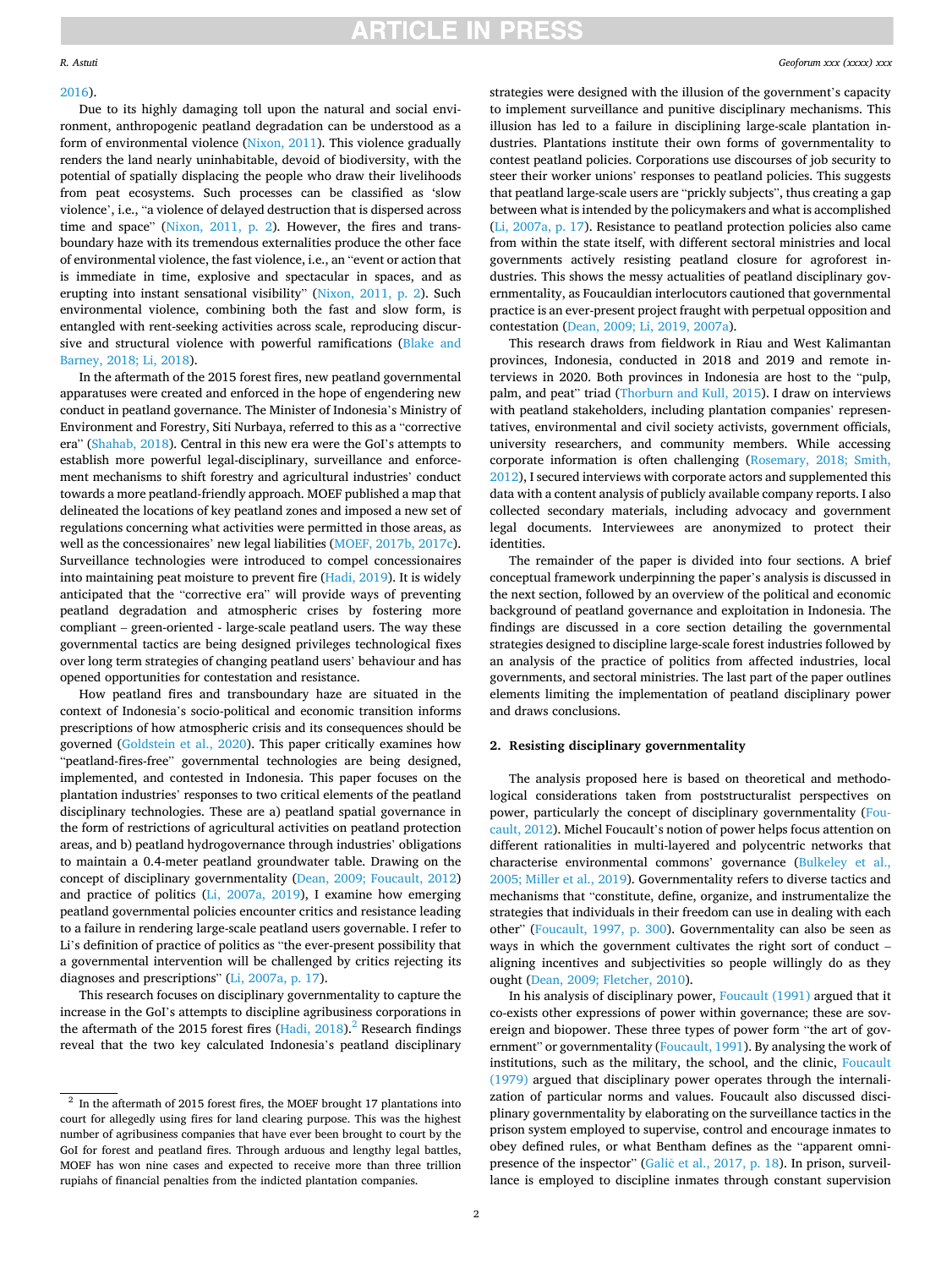### *R. Astuti*

([Foucault, 2012\)](#page-8-0). The state often subjects particular populations to surveillance because they are categorised either as high risk or incompetent of governing themselves ([Dean, 2009\)](#page-8-0). Surveillance is an effective disciplining tactic because it encourages populations to regulate their conduct as if constantly watched ([Brivot and Gendron, 2011](#page-8-0)).

Disciplinary governmentality is a useful conceptual framework in analysing the intersection between the governance of large scale peatland users and the prevention of transboundary haze in peninsular Southeast Asia. Peatland governance functions through market-based mechanisms and disciplinary tactics expressed through the sovereign power of the state's governmental apparatuses. In the context of peatland governance, an attempt to govern means that the government is trying to get peatland users to obey policies and standards in keeping peatland inflammable. Thus, it is argued that in an ideal governmental practice, subjects are encouraged to self-govern themselves according to common societal norms ([Dean, 2009](#page-8-0)). In Indonesia, peatland disciplinary power is pursued through policies and regulations that, on paper, will be effective in obliging large scale peatland users to behave accordingly. However, research findings show this is not the case in Indonesia's peatland disciplinary power as concessionaires are unwilling to govern themselves according to set standards. As [Garland \(2016\)](#page-9-0)  has cautioned, governmental technologies are only ever partially realized. Instead, in studying governmental practices, one needs to examine how technologies of power interact with the material aspects of the subjects on which they operate ([Baumann, 2017; Garland, 2016\)](#page-8-0). Taking Garland's caution into account, this research focuses on the messy realities when large-scale concessionaires resisted disciplinary power being implemented upon them.

[Foucault \(1991\)](#page-8-0) observed that, in governmental practices, the governed subjects still have agency. [Foucault \(2009\)](#page-8-0) discussed this agency as counter conduct, that is, refusal to participate in attempts to create obedience or self-govern subjects. Foucault advised that resistance is part of power's component and that it sometimes compels power to be conducted differently. Foucauldian interlocutors have cautioned that instead of simply assuming that governmentality is a straightforward process, one needs to conduct an ethnographic exploration of subjectmaking and ways of governing that draws on Foucault's insights and methods, including practices of resistance and contestation [\(Li, 2007a;](#page-9-0)  [Nepomuceno et al., 2019\)](#page-9-0). This ethnography of government will also examine how governmental technologies are compromised to accommodate contestation. As [Li \(2007a, p. 17\)](#page-9-0) succinctly states, "to govern means to act on the actions of subjects who retain the capacity to act otherwise". The contestation can take the forms of everyday resistance, including sarcasm, passivity or avoidance [\(Scott, 2008\)](#page-9-0), outright refusal, and other ways of being outside of the established norms being normalized by powerful interests ([Nepomuceno et al., 2019; Raycraft,](#page-9-0)  [2020\)](#page-9-0). [Li \(2007a\)](#page-9-0) defines these oppositional tactics as "practice of politics".

In her examination of the practice of politics, [Li \(2007a\)](#page-9-0) identifies three elements that limit and challenge the implementation of governmental practices––politics, population, and knowledge. According to Li, politics refers to "the ever-present possibility that a governmental intervention will be challenged by critics rejecting its diagnoses and prescriptions" [\(Li, 2007a, p. 17\)](#page-9-0). These critics may result in a compromise between the governor and the governed, whereby new diagnoses and prescriptions are being negotiated and agreed upon. Meanwhile, populations "are not passive objects … they are … actants, dynamic forces that constantly surprise those who would harness and control them … [thus] men, in their relations with things, cannot be reconfigured according to plans" [\(Li, 2007a, p. 17\)](#page-9-0). In this research, populations refer to the industries in their relations with peatland. Agribusiness companies are powerful actors with abundant resources and network (including state agencies and local governments) that present intrinsic limit to how far they can be disciplined ([Obidzinski and Dermawan,](#page-9-0)  [2012; Prabowo et al., 2017\)](#page-9-0). The last key factor is the limitation posed by the availability of knowledge from which calculated strategies of governance are designed. As [Li \(2007a\)](#page-9-0) reminds us, failings in rendering intelligible society's complex social and political realities place a further limit on governmental strategies ([Li, 2007a\)](#page-9-0).

Drawing on the above theoretical notions on resisting disciplinary governmentality, this paper examines the emergence of new but fragmented calculated strategies to govern peatland and peatland users in Indonesia. I analyse how the Government of Indonesia produces and applies peatland disciplinary technologies and the responses and strategies of large-scale peatland users in engaging with and contesting them. The governing of agriculture industries through surveillance and auditing technologies within a governmental system—that arguably still operates through structural violence—aims to remake concessionaires into obedience subjects and responsibilised business entities. However, research findings indicate there were no obedience and self-govern subjects, instead, diverse strategies of resisting and contesting have been adopted by companies and their networks.

## **3. Context: structural and environmental violence in Indonesia's peatland**

This section provides contextual information of peatland governance and exploitation in Indonesia and draws attention to peat-related forms of slow and fast environmental violence. Violence in this understanding consists of the environmentally embedded violence and structural violence (committed by the state in collusion with large-scale industries) that is often difficult to oppose [\(Blake and Barney, 2018; Büscher and](#page-8-0)  [Fletcher, 2017; Li, 2018\)](#page-8-0). I follow Farmer's definition of structural violence as "the ways in which epic poverty and inequality, with their deep histories, become embodied and experienced as violence" [\(Farmer,](#page-8-0)  [2010, p. 293\)](#page-8-0).

In his research on fossil fuel industries and climate change, [Bonds](#page-8-0)  [\(2016\)](#page-8-0) points out the potential structural violence that the industries committed. Bonds argues that fossil fuel industries continue to benefit tremendously from environmentally degrading activities that emit million tonnes of carbon emissions. The industries activities are often seen as part of the normal operation of economic development; thus, the climate change violence they committed went unnoticed. To [Soron](#page-9-0)  [\(2007\),](#page-9-0) the apparent irresponsibility committed by big extractive industries is facilitated by the global economic capitalism system, in which profit accumulation for a few private sectors has been prioritized over socio-environmental justice for all [\(Bonds, 2016; Klein, 2014](#page-8-0)). As this research discusses in the section below, similar to fossil fuel industries, powerful actors such as large peatland concessionaires had also disproportionately profited from agribusinesses operation that will potentially harm peatlands and risking the lives of other less powerful peatland users.

Tropical peatlands store more than 20% of the global peatland carbon stock, of which more than 76% is situated in Southeast Asia ([Page](#page-9-0)  [et al., 2011\)](#page-9-0). Despite their critical ecosystem functions as a water reservoir and carbon sink [\(Page et al., 2011; Page and Hooijer, 2016](#page-9-0)), Southeast Asia's tropical peatlands, especially those located in Indonesia and Malaysia, are subject to rapid conversion to agricultural and settlements areas [\(Miettinen et al., 2013; Miettinen and Liew, 2010;](#page-9-0)  [Sanders et al., 2019](#page-9-0)). Peatland conversion to palm oil and timber pulp plantations is one of the primary drivers of the peat swamp forest cover loss ([Dohong et al., 2017\)](#page-8-0). In this sense, peatland conversion operates as the biggest environmental threat, leading to slow environmental violence that exponentially degrades peatland's capacity to sustain life. Following Nixon's notion of slow violence, one can argue that peatland slow violence is produced by "the gap between destructive policies or practices and their deferred, invisible consequences" ([Nixon, 2011, p.](#page-9-0)  [40\)](#page-9-0). Residents of peninsular Southeast Asian countries, especially those living in Indonesia, Malaysia, and Singapore, have suffered from annual haze events. Thick toxic haze from peat fires is a major health hazard. Researchers have linked haze to premature mortalities among 100,300 children in the region ([Crippa et al., 2016; Koplitz et al., 2016](#page-8-0)). Another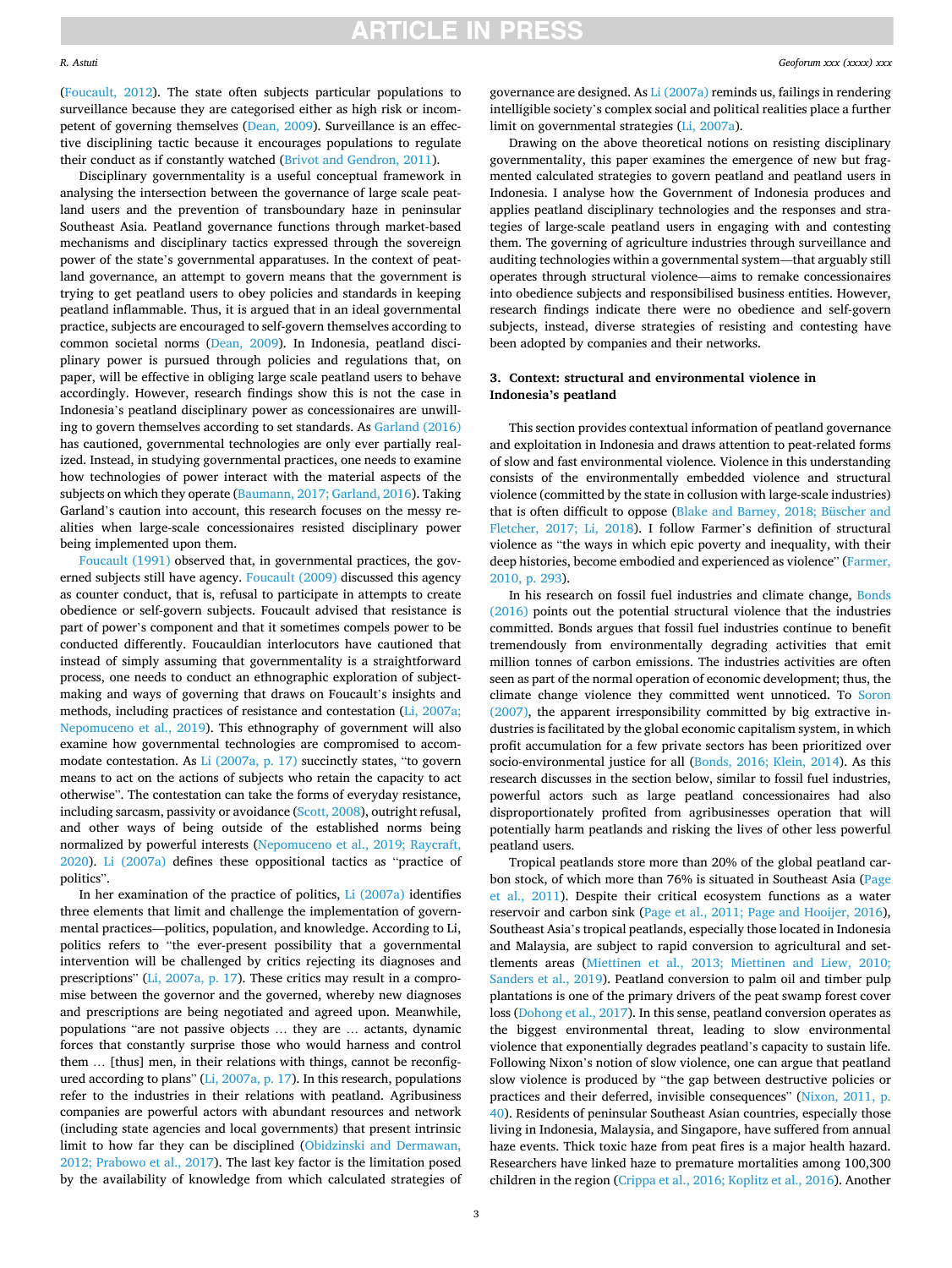**ARTICLE IN PRESS** 

research connects haze exposure during the prenatal period with decreased in adult height attainment [\(Tan-Soo and Pattanayak, 2019](#page-9-0)). These people are the victims of environmental violence rooted in the exploitation of the peat ecosystem.

Indonesia's peatlands situate mostly on low altitude coastal and subcoastal areas in East Sumatra, Kalimantan, and West Papua. Peatland is a layer of decomposed plant material with acidic and low-nutrient characteristics that remains waterlogged in its natural state [\(Page et al.,](#page-9-0)  [2009\)](#page-9-0). Local communities depend on peatland for water supply, timber and non-timber resources such as fish and sago [\(Chokkalingam et al.,](#page-8-0)  [2005; Thornton et al., 2020; Uda et al., 2020](#page-8-0)). Communities construct narrow canals for agricultural drainage and access to transport [\(Jae](#page-9-0)[nicke et al., 2010; Ward et al., 2020\)](#page-9-0). The use of fire in small scale nonintensive agricultural practices is common among indigenous communities ([Paino, 2018](#page-9-0)). This local practice is protected in the Forestry Law (No.41/1999). However, it doesn't stop local and indigenous farmers from being subjected to criminalisation and disciplinary punishment concerning traditional fire use ([Baharamin, 2019\)](#page-8-0).

Due to their waterlogged and infertile condition, Indonesia's peatlands used to be categorised as unproductive [\(Evers et al., 2017](#page-8-0)). The productivity discourse, where land is valued based on its usefulness for economic activities, has alienated peatland and positioned it as an experimental laboratory where it has been subjected to various development schemes to increase its economic values. Lucrative concessions were issued, and transmigration settlements have been developed on peat swamp forests since the early 1960s ([Notohadiprawiro, 1997](#page-9-0)). More than 1.7 Mha of peatland in Indonesia have been converted to large-scale oil palm plantation, with more than 2.45 Mha being transformed into industrial timber pulp concessions [\(BRG, 2019\)](#page-8-0). To facilitate the development of agricultural plantations, networks of canals or ditches are constructed to drain peatlands' groundwater table. These drainage canal networks are very dense and extensive, such that a digitation of aerial maps of peatlands in seven provinces in Indonesia (Riau, South Sumatra, Jambi, South Kalimantan, Central Kalimantan, West Kalimantan, and Papua) has found more than 239,000 km of artificial canals that have been constructed in association with agricultural development [\(Tim digitasi analisis kanal gambut UGM, 2017\)](#page-10-0). While local and indigenous communities constructed a minority of these canals for transportation and small scale agriculture ([Ward et al., 2020](#page-10-0)), most canals were developed by large scale concessionaires. In view of [Bonds](#page-8-0)' [\(2016\) and Soron](#page-8-0)'s (2007) arguments, these later canals are the manifestation of structural violence, as they have degraded peatland landscapes under the disguise of economic development. This has created cataclysmic forms of environmental degradation, with socio-ecological consequences lasting for generations, creating disposable lands, i.e., lands that can no longer sustain life and be sustainable [\(Li, 2018\)](#page-9-0).

Peatland governance intertwines with how forest and land use in Indonesia are being regulated. Indonesia's land is divided into (70%) state forest land and (30%) non-forest lands [\(Peluso and Vandergeest,](#page-9-0)  [2001\)](#page-9-0). This simplified categorisation of land dates back to the colonial regime. The GoI formalized it through Government Regulation (GR) No. 33/1970 that was passed with minimum public consultation and at the expense of Indigenous communities' rights [\(Astuti and McGregor,](#page-8-0)  [2017\)](#page-8-0). State forest falls into the MOEF's jurisdiction while non-forest land is under the National Land Agency's (NLA) authority. In Indonesia, oil palm is classified as a non-forestry crop; thus, it can only be planted in non-forest lands or in converted state forest (only Conversion Production Forest is eligible for conversion to non-forest area). The authority in issuing palm oil concession is, therefore, the NLA's task. Meanwhile, pulpwood is defined in Indonesia as a forestry crop and can be developed inside state forest (in the forest with production function). MOEF is the government institution responsible for overseeing forest governance, including the issuance of pulpwood permits. This binary in forest land use governance has created added complexity on peatland governance, as peatland can be situated either in state forest or in nonforest land.

Peat governance is currently framed by GR No 71/2016 (which then being revised into GR No 57/2016) on the Protection and Management of the Peatland Ecosystem. Before the government regulation issuance, peatland use was regulated under related sectoral ministries (Ministry of Agriculture (MOA) and MOEF) and was based on peat depth. MOA regulates the use of peatland for oil palm cultivation (through Minister Decree No 14/2009) by banning the development of plantation on peat with more than 3 m depth. MOEF was responsible for implementing GR No. 4/2001, which bans everybody from setting forest and land fires to control environmental damage and atmospheric pollution ([Uda et al.,](#page-10-0)  [2018\)](#page-10-0). As part of the cooperation between the GoI and the Government of Norway on the Reducing Emissions from Deforestation and Forest Degradation readiness programme, the GoI issued a moratorium policy in 2011 that stops the issuance of new concessions on peatland and primary forest. The moratorium was extended every 2 years in 2013, 2015, 2017 and becoming a permanent policy in 2019.

The GoI has been attempting to address forest fires and haze for almost two decades with arguably minimal progress. However, the 2015 forest and peatland fires have provided strong political momentum. Domestic and international communities are applying mounting pressure on the Indonesian government to take pro-active measures to prevent recurrent fires and annual transboundary haze ([Setkab, 2016](#page-9-0)). A new assemblage of peatland protection policies and institutions emerged in what Minister Siti Nurbaya termed a "corrective era" ([Shahab, 2018](#page-9-0)). The term implies a temporal phase whereby the government aims to fix past mistakes and create a stronger peatland governance system, including attempts to foster greater responsibility among the concessionaires to protect peatland and prevent fires. The following discussion identifies two key disciplinary technologies adopted by the MOEF and the Peatland Restoration Agency (PRA) to reshape peatland governance in Indonesia. Each attempt was to make the management of peatland fires possible and discipline large concessionaires specifically. The peatland governmental technologies have been identified through qualitative research methodologies and involve peatland spatial and hydrogovernance. In each case, the focus is on how the government attempted to render large-scale peatland users governable according to set standards and how the industries and their networks have resisted.

## **4. Attempting peatland disciplinary technologies**

With peatland becoming the centre of the government's attention, in December 2015, President Joko Widodo established a new ad-hoc government body, *Badan Restorasi Gambut* (the Peatland Restoration Agency, PRA)*,* to focus solely on the restoration of burnt and degraded peatland [\(Setkab, 2016](#page-9-0)). Hopes were high that by restoring and protecting peatland, recurrent episodes of fast environmental violence in the form of fires and transboundary haze could be mitigated. PRA was enshrined with a mandate to coordinate the restoration of a minimum 2 Mha of peatlands within a period of five years. In December 2020, President Joko Widodo extended PRA's work for another four years and expanded it's coverage to include mangrove restoration<sup>3</sup>. Efforts were undertaken in more than 400 Peatland Hydrological Units<sup>4</sup> in seven provinces (Riau, South Sumatra, Jambi, South Kalimantan, West Kalimantan, Central Kalimantan and Papua) that had populations that consequently became subjected to peatland governmental tactics ([BRG,](#page-8-0)  [2019\)](#page-8-0). Tasked with an unsurmountable mandate and a limited authority and timeframe, the PRA published its first disciplinary tool, a circular letter, addressed to concession holders to order them to implement

<sup>3</sup> With the addition of mangrove into PRA's work in December 2020, the agency is called *Badan Restorasi Gambut dan Mangrove* (Peatland and Mangrove Restoration Agency, PMRA). For consistency, this paper uses PRA to refer both to PRA and PMRA. 4 The MOEF defines Peatland Hydrological Unit as a unit of peatland

ecosystem landscape situated between two water bodies.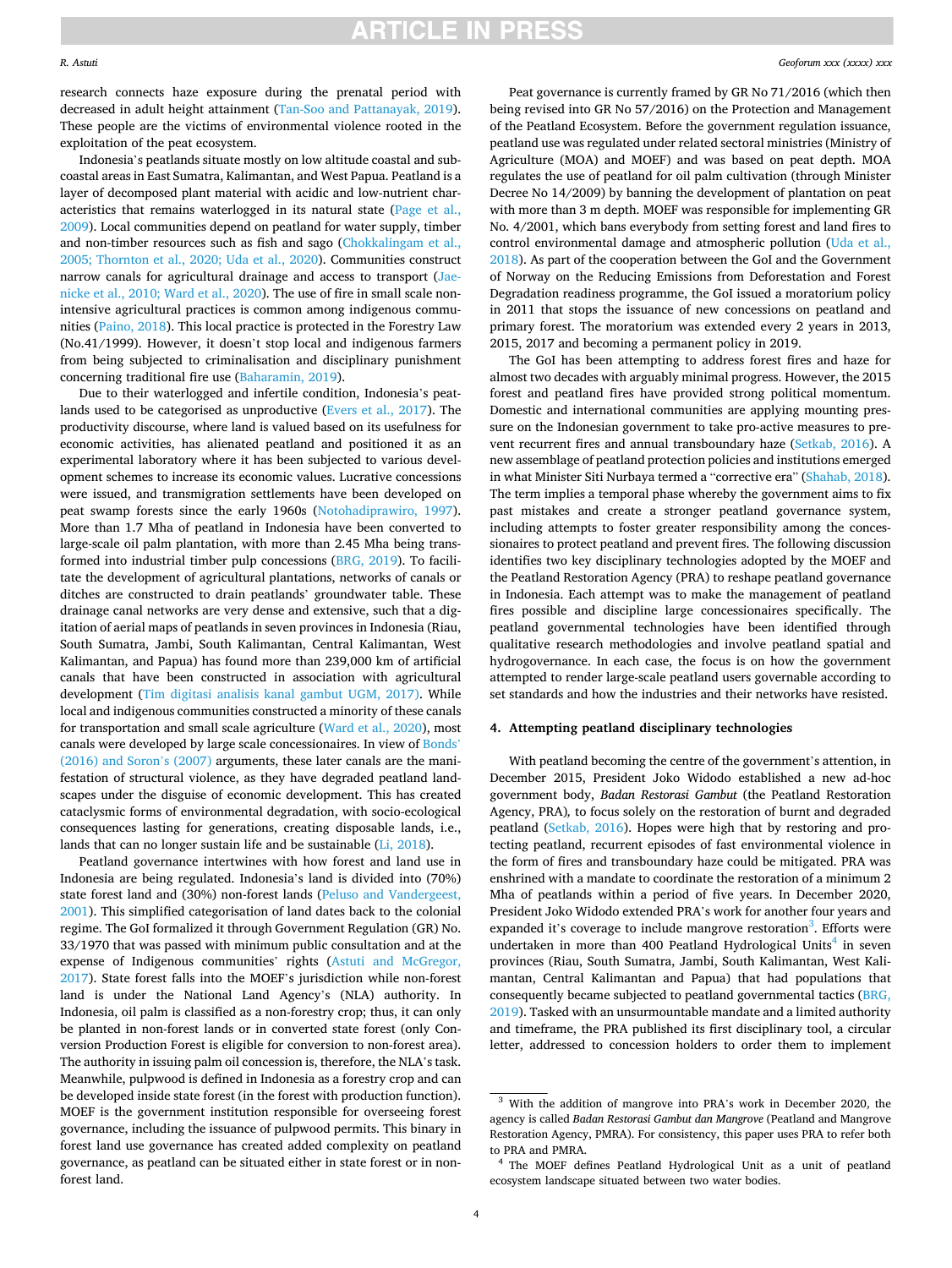**ARTICLE IN PRESS** 

peatland restoration. A spatial analysis undertaken by the PRA showed that out of 2.6 Mha of their immediate restoration target, a large proportion of 1.6 Mha was located within pulpwood and palm oil concessions ([BRG, 2019\)](#page-8-0).

The PRA was led by the former Conservation Director of Indonesia's World Wide Fund for Nature. Three out of four of the Agency's deputies had either a civil society or an academic background. A new type of political and environmental subjectivity can be seen in these appointments. The move of these persons into positions of power and influence has ignited hope in civil society movements that the PRA could be transformed into a more efficient and effective institution (Interview 1,2,3), with the ability to fix or at least meaningfully intervene in the messiness of Indonesia's peatland governance problem. However, previous experience with ad hoc bodies, created to address bureaucratic hurdles and accelerate the government's goals, had seen rivalries and awkward tensions between the existing and the newly established institutions (see, for example, Luttrell et al. 2012 and [Astuti and McGre](#page-8-0)[gor, 2015](#page-8-0)). In fact, this is what has also transpired in the case of the PRA's interactions with MOEF, with the latter's high-ranking officers displaying a reluctance to fully collaborate with the new agency and, instead, undermining the former's authority in governing peatland. For example, this became apparent when MOEF circulated a letter to revoke the PRA's circular letter, which had initially been distributed to the forest plantation industries to request their participation in the peatland restoration program (Interview 4). A PRA senior official also acknowledged that MOEF's senior officials were hesitant in sharing access and information on the progress of peatland restoration monitoring inside forest industries concessions (Interview 5).

The PRA's legal position as an ad-hoc government body, which was established based on a Presidential Decree, is considered lower, hierarchically speaking, than the MOEF, which was established based on the Basic Forestry Law ([Pramesti, 2020](#page-9-0)). The PRA does not hold the legal authority to issue or revoke forest concessions, the critical tool in disciplining forest industries' conduct. Many activists are concerned about the strained relations between the two government bodies as this could slow down the peatland restoration progress and governance reform (Interview 1,2,3). Indeed, this turf war between government institutions reflects bureaucratic violence emerging in the environmental governance system whereby technical policies and hierarchical bureaucracy are used to hide sectoral contestation [\(Milne and Mahanty,](#page-9-0)  [2019\)](#page-9-0). The MOEF officials' reluctance approach to PRA reveals the practice of politics that a state agency is conducting in opposing the other agency's authority in disciplining plantation companies. During the discussion on PRA's extension, an interview reveals a proposition from the MOEF to reduce PRA's scope of work and power (Interview 6). In the end, MOEF's practice of politics has shaped Indonesia's peatland governance with the abolition of PRA's role in overseeing peatland restoration in the concession areas as stated in the new Presidential Decree (No 120/2020).

Peatland governmental policies are designed and implemented in the context of these complexities of government bureaucracy and associated violent frictions. As such, I detail below two policy areas and the monitoring tactics that the MOEF has developed and applied in a fragmented manner (with a minimum participation of the PRA) to discipline large-scale peatland users and how the industry actors have responded and contested the policies.

## *4.1. Implementing peatland spatial governance*

Indonesia's peatland governance is regulated through a Government Regulation<sup>5</sup> (GR) on Peat Protection and Management No. 71 that was

passed as a regulation in 2014. The regulation enforcement was weak and sporadic, with various sectoral policies contradicting the regulation ([Astuti, 2020; Uda et al., 2018](#page-8-0)). After the 2015 forest fires and transboundary haze, the government passed the revised version of the regulation to strengthen the MOEF's authority in imposing greater sanctions against peatland violators. The revised version of the GR on Peat No. 57/2016 was followed shortly thereafter by five MOEF's Ministerial Regulations detailing technical implementation and two Ministerial Decrees on peatland maps ([MOEF, 2017b\)](#page-9-0). The first map—the Peat Hydrological Unit Map—outlines the location of the total 24 Mha of Indonesia's peatlands [\(MOEF, 2017a](#page-9-0)) [\(Fig. 1\)](#page-5-0). The second map—the Peat Ecosystem Function Map—divides Indonesia's peatlands into 12 Mha of those with a cultivation function and the remaining 12 Mha as conservation areas [\(MOEF, 2017c](#page-9-0)).

The re-ordering of peatland into two ecosystem functions has changed the initially contested definition of peatlands and where they are located in Indonesia. Predating the issuance of the two maps above, the Ministry of Agriculture (MOA) is the responsible government agency to publish peatland map in Indonesia. However, the main rationality of the establishment of MOA's peat map is to show the potential contribution of peatland to ensure sufficient supplies of land for agricultural use due to limited mineral land availability (Interview 7). From a governmentality perspective, the MOEF's Hydrological Unit and Peat Ecosystem Function maps provide new ways of seeing and valuing peatland, that considers deep peatland susceptibility to fire and peat's hydro characteristics [\(Astuti, 2020](#page-8-0)). Classification of peatland and the production of maps became the MOEF's main tools for attempting to govern the plantation industries' relationship with peatland.

The issuance of the Peat Ecosystem Function Map provided the MOEF with legitimacy to assert spatial ordering, whereby in 2017, the government imposed a moratorium on the issuance of new plantation permits in the peatlands with a conservation function [\(MOEF, 2017d](#page-9-0)). The government also required the existing concessionaires whose production areas overlap with peatland with a conservation function to submit a plan detailing their strategy to vacate the area and restore the peatland to its former condition ([MOEF, 2017d\)](#page-9-0). The Ministerial Regulation on the Development of Forest Industries No. 17/2017 detailed the timber pulp company's obligation to protect peatland within its concessions. About 1 Mha of large-scale pulpwood plantations and 1 Mha of palm oil plantations were affected by the new peatland disciplinary tactics [\(BRG, 2019\)](#page-8-0). Large-scale timber pulp growers were allowed to harvest their crops but forbidden to replant on the conservation area. Meanwhile, palm oil concessions were allowed to continue production until their permits expire. However, unopened peat areas within the concession, regardless of depth, had to be kept intact. The regulation also prohibited the construction of new drainage canals on peatland areas to prevent further environmental degradation.

In the Foucauldian sense, the Peatland Ecosystem Function Map has been employed by the MOEF to simplify the complexity of peatland ecological systems into binary functions of production and conservation, and thereby renders it governable ([Dean, 2009\)](#page-8-0). The map is also used to legitimize the implementation of disciplinary measures in attempting to govern large plantations. The map informs concessionaires where and what types of activities are allowed and disallowed. The map functions as an important visualization technology to steer peatland policy development and decision making to prevent environmental and structural violence. From a governmentality perspective, the map seeks to establish a series of "truth" claims about where the peatland is and which peatland areas can be used for agricultural purposes. The map renders peatland visible to stakeholders, requiring them to consider it in their land-use decisions. As a consequence, the map is a key component in disciplining concessionaire - peatland interactions. This particular governmental tactic of peatland disciplinary has created tension between the MOEF and large scale concessionaires.

The industries resisted this because many of their production areas overlap with peatland, which has a conservation function. A pulpwood

<sup>5</sup> In Indonesia's legal system, a Government Regulation is hierarchically positioned under a Law. The highest legislation is the 1945 Constitution followed in the second place by Laws.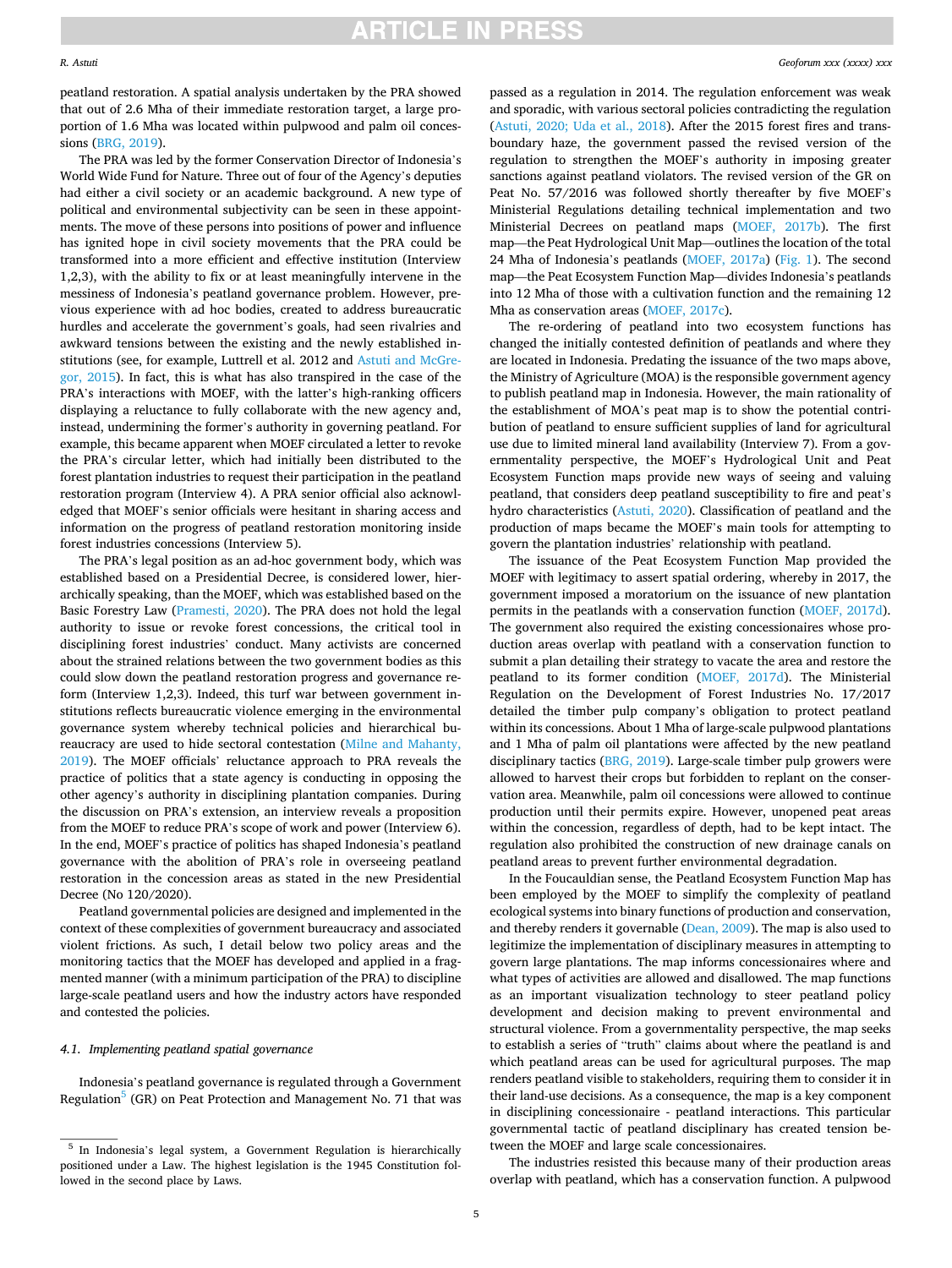## ICI E IN

<span id="page-5-0"></span>

**Fig. 1.** Peatland Hydrological Unit Map (from [Astuti, 2020\)](#page-8-0).

company manager, in an interview, outlined the effect of peatland policies on not only the business owners but also thousands of companies' workers:

*More than 30% of our production areas have to be closed due to the new peatland policies. This is an example of how volatile doing business in Indonesia is. We have invested so much in financial and infrastructure investments, and now we are afraid that our wood supply will be affected. This situation, I am afraid, will lead to livelihood disruptions for thousands of our plantation and manufacturing workers (Interview 8).* 

Another representative from an oil palm company expressed his frustration in the interview:

*The government's peatland policies are so convoluted. New policy and initiative implemented every month that they say will prevent fires and haze, and protect biodiversity. What the government has to do is actually simple; if they want to develop palm oil as Indonesia's national pride, other things become second priority. They have given us the permit to open the plantation, and now they want to revoke it. This is absolutely a terrible way of nurturing business investment in Indonesia (Interview 9)* 

These responses were common among large-scale concessionaires in Indonesia whose production is threatened by the new peatland policies. Companies often employ nationalist economic development discourse and highlight their financial contributions while hiding impacts associated with structural and environmental violence emerging from industry's exploitative operations [\(Bonds, 2016; Soron, 2007](#page-8-0)). This shows that peatland governmentality is a fraught political process as attempts to govern large plantations have always been met with contestation and resistance. In time, concessionaires have also engaged, resisted, and pursued strategies to defend their economic and political interests. I will further elaborate on the industries' diverse strategies and responses concerning peatland spatial governance below.

## *4.2. Resisting peatland spatial governance*

In 2017, two Senior MOEF officials removed acacia trees planted on peatland that was burnt in 2015 in the concession area owned by a subsidiary of the biggest pulp and paper company in Indonesia ([Nur](#page-9-0)[baya, 2017](#page-9-0)). This material act of force was performed as part of

disciplinary tactics that the MOEF applied upon industries (Interview, 10). Another acacia removal was carried out by MOEF officials in Riau Province, in a concession run by the second biggest pulp and paper company in Indonesia. The act was followed by concessionaires' practice of politics in the forms of calculated strategies opposing the disciplinary tactics that the MOEF was trying to impose. The plantation industries allied with local provincial governments and the Ministry of Industry to lobby and pressure the national government for the changes in peatland protection policies. This section discusses how large-scale concessionaires engage in practice of politics by negotiating causes that reflect their own political and economic interests.

After just a week of the acacia removals, the Riau branch office of the Indonesian Association for Forest Concession Holders (Asosiasi Pengusaha Hutan Indonesia, APHI) sent a letter of objection to President Joko Widodo, while copying the letter to the Governor of Riau, Economic Coordinating Minister, MOEF and the Vice President (Interview 11, 12). The Head of APHI stated that peatland policies' implementation had disturbed the business investment (Interview 13). Minister of Industry lobbied for the corporation to be allowed to continue their operation in the peatland with conservation function, with a stipulation that the companies will apply water management requirements to avoid fires (Interview 14, 15, 16). Fierce opposition also came from local governments, such as from West Kalimantan province, acknowledging the local government's opposition to and reluctance regarding the peatland policies (Interview 17). The case highlighted above reveals the complexity of peatland governance in Indonesia characterized by diverse interests and actors and the limit on peatland disciplinary governmentality. The large-scale peatland users are the dynamic subject that [Li \(2007a\)](#page-9-0) explains as having the political capacity and knowledge to counter the governmental tactics subjected to them by engaging in the practice of politics.

Direct opposition to the peatland protection policies sheds light on the industries' reluctance to transform their practices and place them under further disciplinary scrutiny. Thus, instead of directly lodging their appeal with the Supreme Court, the industries exploit their worker unions to lead the judicial review request to challenge peatland spatial governance (Interview 18). In 2017, the Supreme Court accepted the Confederation of Worker Union's request in Riau to cancel Ministerial Regulation No. 17/2017 on Peatland and Forest Plantation Industries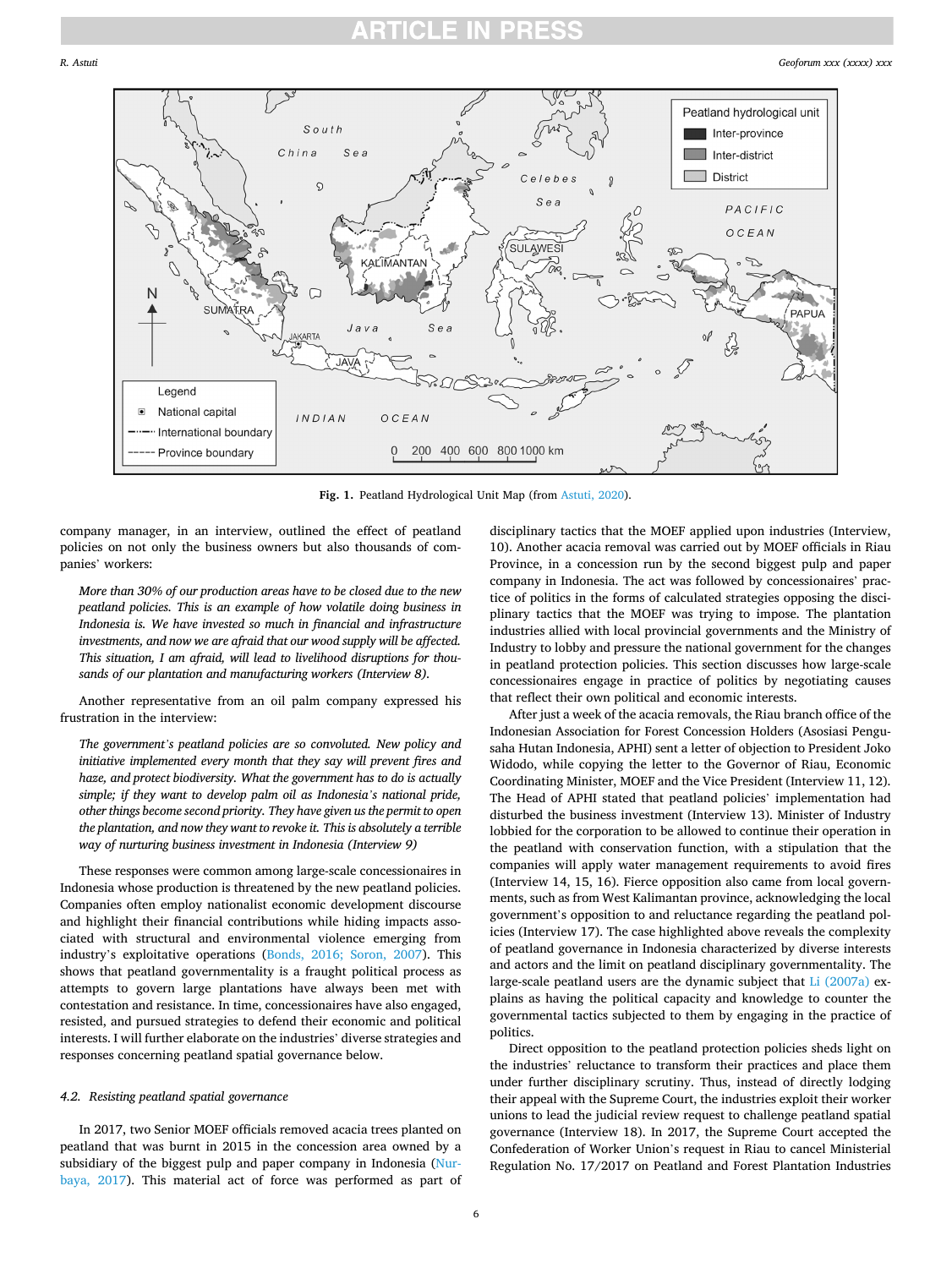([Sani, 2017\)](#page-9-0). The regulation governed the compulsory closing of plantation areas that are located on peat-domes. The worker union highlighted the potential ramifications of implementing the regulation by stating that approximately 250,000 workers would potentially lose their jobs if peat-domes had to be conserved [\(Sani, 2017\)](#page-9-0). The policy review problematizes the Peatland Ecosystem Function, as the new classification is deemed to have no legal reference in the Basic Forestry Law No. 41/1999. Consequently, the Ministerial Regulation and the Peatland Ecosystem Function Map are seen as illegal. The worker union oppositions to peatland disciplinary policies reflect that of the subject's agency in challenging and critiquing peatland governmental intervention and engaging in the practice of politics ([Nepomuceno et al., 2019](#page-9-0)).

The worker union further argues that the peatland spatial governance will reduce plantation areas, disturbing the timber supply for forest industries and increasing the potential to lose foreign income from downstream industry (Interview 19). The new policy would affect the investment in pulp and paper and potentially lead to workers being laid off. This subtle and more "empathetic" political strategy, using the worker union as an organizational vessel instead of plantation owners, has succeeded in convincing the Supreme Court to order the abolition of the Ministerial Regulation No 17/2017 on Peatland and Forest Plantation Industries. The strategies above underline the current politics governing natural resources in Indonesia. Development issues and "neutral" economic rationalities can be exploited to prevent disciplinary apparatuses from closely scrutinizing and disciplining peatland concessionaires. Companies' strategy in using the worker union shows that disciplinary governmentality works at multiple scales. Using neutral econometrics of job stability and economic growth, companies govern and discipline workers to serve their agenda. Thus, I argue that instead of being disciplined by the Indonesian state, corporations actively influence peatland policies and seek to render environmental degradation issues manageable.

Another strategy of the practice of politics, and the most common approach that the business entities take, is to defer or stall compliance with obligations to restore peatland while hoping that the 2019 general election will bring a new policy landscape that favours the forest and plantation industries (Interview 20). In an interview with a director of a forest and plantation holding company, he asserted his views on the current policy:

*These new regulations have positioned us in a challenging situation. We will submit every document or revision of a document that the Minister (of MOEF) has ordered us to. Meanwhile, before we have to really change anything on the ground, we hope the political landscape will change. None of us is happy with this situation, and we will do everything not to let this continue in a way that harms us. The government supposedly think of a win-win solution, not just suddenly coming with radical policies that none of us could implement (Interview 21).* 

This strategy of deferring from being obedient subject shows how mono-agricultural companies are unruly entities actively trying to resist governmental diagnosis and prescriptions applied upon them ([Li,](#page-9-0)  [2007a\)](#page-9-0).

Critical scholars have cautioned on the politicians' typical stance toward environmental issues, whereby they tend to have a weaker position when its time for them to accumulate industries' support to get resources that will benefit them in the political election [\(Morse, 2019;](#page-9-0)  [Resosudarmo, 2005](#page-9-0)). Thus, electoral season might also mean swift changes in government policies, including on peatland protection and management. This rings true in Indonesia, as a new peatland regulation was issued in April 2019, just days before the presidential election ([Astuti, 2020](#page-8-0)). The MOEF's Ministerial Regulation No. 10/2019 allows concessionaires to continue their production despite being situated in peatland with conservation function until the permit expires. The only requirement is for concessionaires to protect peat dome-peak, a small area situated at the highest point of the peat-dome. This requirement has significantly reduced areas of peatland with conservation function that can potentially be protected ([Hamzah et al., 2019](#page-9-0)). Interviews with environmental activists show that they believe the new regulation was issued as part of a political deal between the government and the business sector (Interview 22, 23). This indicates the fragmented implementation of peatland disciplinary governmentality. Despite a strong momentum for governance reform post-2015 forest fires, attempts to discipline large plantations are easily captured by practice of politics.

## *4.3. Enacting Peatland hydrogovernance*

This section discusses the second peatland disciplinary technology the peat hydrogovernance - that the MOEF implements in the attempt to govern large plantations' relationship with peatland. Around 500 companies are affected by the peatland regulations and are required to submit revisions of business plans ([PPKL, 2020](#page-9-0)). The plan is expected to outline the companies' proposal regarding restoring the production area to its former condition. Permit holders are obliged to block drainage canals to raise the groundwater table and to revegetate peatland with endemic species. One of the most contested articles in GR No. 57/2016 is the requirement for concessionaires to maintain the groundwater table at 0.4 m below the surface in the production area: something the MOEF calls peatland hydrogovernance (Interview 24). Peatland hydrogovernance is performed by measuring the peatland water table at specified compliance points [\(MOEF, 2017b\)](#page-9-0). The points' locations have to represent a minimum of 15% of the concessionaires' production areas ([MOEF, 2017d\)](#page-9-0). According to MOEF's database, as of December 2019, 280 plantation companies had agreed on a total of 10,690 water compliance points ([PPKL, 2020](#page-9-0)). MOEF states that the stipulation regarding the compliance points' location will fall under the authority of the MOEF. Civil society has raised concerns over the possibility of corrupt forestry officials taking advantage of this opportunity by negotiating compliance points that are more convenient for the companies (Interview 25, 26). Thus, concerns have been raised on the potential agreements behind closed doors that suggest a potential for corruption and rent-seeking activities.

The government adopted scientists' proposal to use 0.4 m water table as a critical threshold that indicates peat inflammability (Interview 27). Several studies were cited by the MOEF and PRA officials, including those published by [Putra and Hiroshi \(2011\)](#page-9-0) and Wosten et al., (2008). Both papers were based on case studies situated in the ex Mega Rice Project (MRP) area in Central Kalimantan, an ambitious project during the New Order era that aimed to open 1 Mha of peatland forests for rice cultivation. The articles trace the relation between fire occurrences, ground water level change and precipitation variability. The papers found that the peak of the fire season coincided with a low groundwater level of less than 40 cm. Thus, the writers suggest using 0.4 m as one of the indicators for the likelihood of fire occurrences. An adviser of a pulpwood company acknowledged the research in an interview. However, he further criticised the government for developing a major policy based on studies specifically conducted in the ex MRP area. He stated in his argumentation:

*I don't think these studies can provide enough scientific evidence to the government's peatland policy. Most of these studies were conducted in the ex MRP sites, where most peatlands are too degraded. Ex MRP are usually peatland located within the Sebangau National Park but are actually open area with no one managing and overseeing peatland utility. This area cannot be employed to provide generalisation over other areas in Indonesia (Interview 28)* 

As the quote indicates above, forest industries are active players in producing narratives that benefit their interest while simultaneously stalling efforts to halt the long term impacts of peat degradation. Concessionaires' strategies in negotiating peatland policies have contributed to the "manufacturing and sustaining of a culture of doubt around the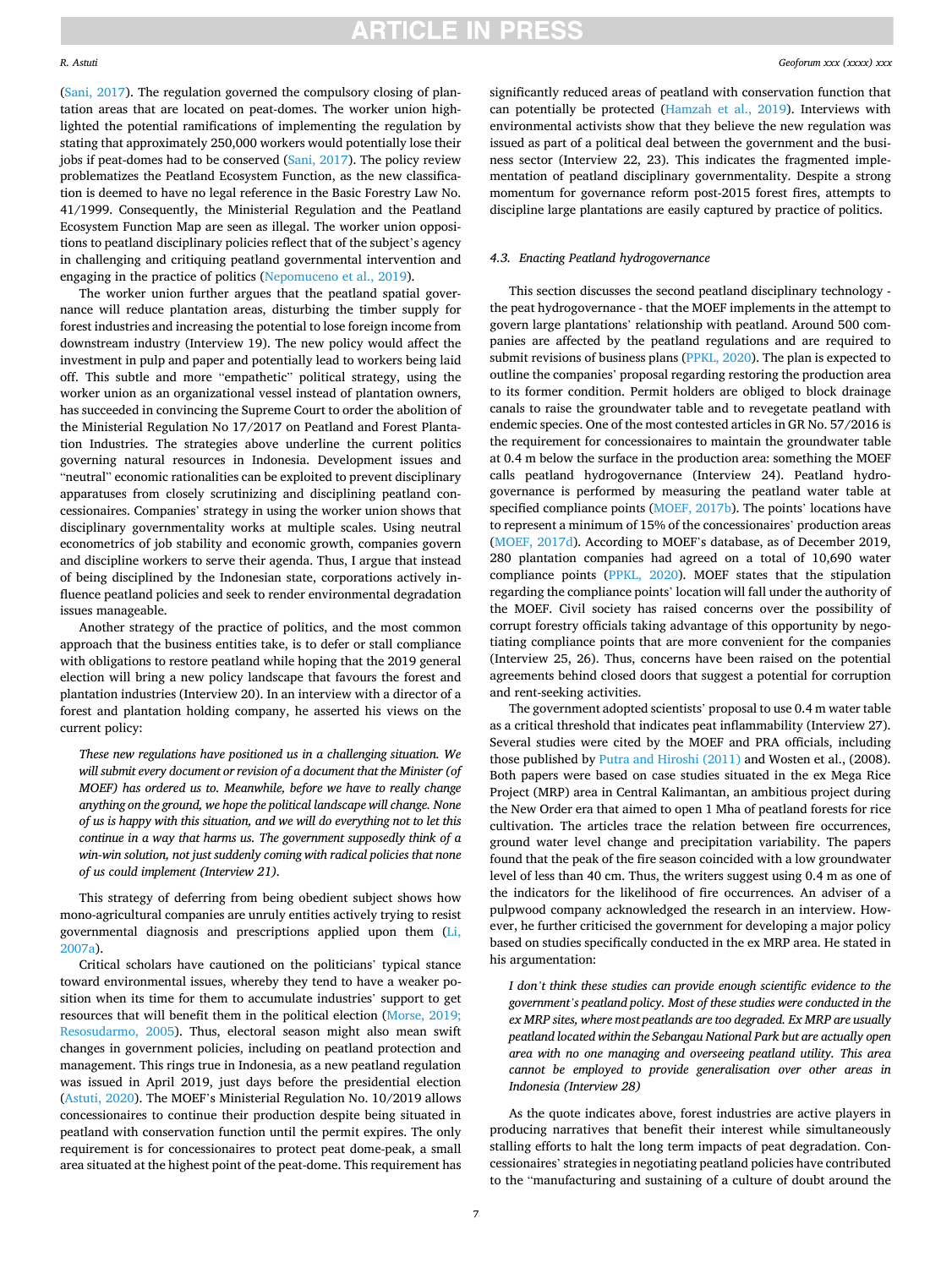**ARTICLE IN PRESS** 

The peatland hydrogovernance further obliged forest industries to submit both hard and soft copies of reports on water table level measurements every three months ([MOEF, 2017d](#page-9-0)). Permit holders have two options when conducting measurements: either by an automatic mechanism (data loggers) or by a manual method (pipes lowered into the peatland). Environmental activists and scientists have highlighted the manual measurement method's ineffectiveness as it is vulnerable to data manipulation (Interview 29, 30). Hydro-governance as a technology encourages *responsibilisation* – in the Foucauldian sense - because it expects the concessionaires to be capable of managing peatland according to the standards aimed to prevent fire and transboundary haze. However, research findings reveal that there was no self-governance as concessionaires resist being disciplined.

With millions of hectares of plantations and forest industries to be governed, the problem of effective law enforcement arises. Technical artefacts—referring to digital data, satellite-based sensor technologies and monitoring software—have emerged as solutions to enable disciplinary governance from afar ([Gale et al., 2017](#page-9-0)). The MOEF and PRA are advocating for the adoption of these technical artefacts to facilitate remote governance and observe corporate compliance. Peatland hydrological conditions are being monitored using water logger machines supported by satellite or mobile communication technology to relay real-time data. The idea is that aggregated metrics of peatland water tables are monitored and analysed in a "situation room" whereby government officials conduct panoptic surveillance and control (Galič et al., [2017\)](#page-9-0). The MOEF requires the water loggers' uses either with a telemetric or manual system as part of a reporting tool for the concessionaires. As of December 2019, the MOEF claimed that 792 water loggers had been installed in 280 pulpwood and palm oil companies ([PPKL,](#page-9-0)  [2020\)](#page-9-0). However, as I discuss in the next section, these surveillance technologies are easily resisted and manipulated by peatland concessionaires.

According to [Li \(2007b\),](#page-9-0) governmentality research involves an analysis of what happens when attempts to achieve the "right disposition of things" encounter –and produce- a "witches brew" of processes and practices that exceed their scope (p. 279). In the context of peatland hydrogovernance, the requirement for industries to maintain groundwater level has produced unintended consequences and effects. Companies use diverse drainage technologies to block canals and control water flow in and out of plantations to keep the required water table. A research found that due to companies' proximity to surrounding villages, their attempts at keeping 0.4 m water table level through canal blocking has caused water shortages in the neighbouring villages during the dry season and flood during the rainy season [\(Astuti, 2020](#page-8-0)). This situation has displaced fire risk from plantation to nearby villages and is consequently intensifying the community's vulnerabilities to volatile peatland landscape. This potentially creates "displacement without moving" - as one of the impacts of environmental violence and peatland technological fixes - that is a displacement without moving people out from their places of belonging but instead robbed them of the resources that made their places habitable [\(Nixon, 2011, p. 19](#page-9-0)).

### *4.4. Contesting peatland hydrogovernance*

The specific stipulation to maintain 0.4 m peatland water table has stirred resistance from concessionaires. Plantation owners accuse MOEF of implementing a policy that will potentially kill their crops and eventually destroy the industries (Interview 31). Responding to the peatland hydrogovernance, one of the plantation managers commented on the specific number that the regulation stipulates:

*It will be challenging to conform to that particular water table level, even in the peatland inside the protected national park. I can guarantee during the peak of the dry season, water table will be lower than 0.4 m, let alone in the production area. All of our acacia trees will die. The roots cannot stand being submerged in the peatland's acidic water. I think the government just want to kill our business (Interview 32)* 

The early contestations toward peatland hydro-governance have caused MOEF to lighten its implementation with a promise reassuring the industries that they will measure the annual average of peatland water table instead of finding points where companies unable to maintain a 0.4 m water table (Interview 33, 34). This shows the fragmented nature of the peatland disciplinary prescription and highlights how industries employed their peatland knowledge and its epistemic network to resist the government's peatland diagnosis [\(Li, 2007a](#page-9-0)).

Concessionaires grew unhappy with the MOEF's disciplinary approach. However, overt and open opposition resisting peatland hydrogovernance are rare, instead practice of politics take the form of subtle subversions aimed at reducing the financial cost that the plantations have to disburse. In an interview with one of the biggest palm oil plantations' manager in Indonesia, he acknowledged that as long as government officials could be bribed, most plantation owners will opt to do so instead of voluntarily installing expensive automatic water monitoring technologies (Interview 35). In another interview, a pulpwood plantation manager shared a relatively easy way of manipulating peatland hydrogovernance by installing a pipe with its bottom sealed and filled with water, lowered into the peatland to achieve the precise 0.4 m of water table requirement (Interview 36). Whether this calculative way of resisting peatland hydrogovernance has been realised or not will be difficult to prove, however it shows that large plantations are prickly and powerful subjects that constantly surprise those who would govern them. Successful implementation of peatland environmental governmentality requires the formation of obedient subjects or the adoption of self-governance oriented toward peat-friendly behaviour. However, differently positioned actors such as large forestry plantations, with interest in maximizing economic profit over peatland protection, have refused to be governed despite the disciplinary technologies applied.

### **5. Discussion and conclusion**

The Indonesian government's ambition is a big one: to protect 24 Mha of peatland, and restore a minimum of 2 Mha that are degraded back to their initial condition. The government intends to fix legacy issues stemming from the messiness of peatland governance in Indonesia. Policing peatland use in Indonesia is highly political and contested; more than 500 companies and 2900 villages are situated on peatland. In this paper, the author has used a Foucauldian approach to interpret peatland policies as a form of disciplinary technology that has been used to attempt to reform the conduct of peatland permit holders. This paper has argued that the government drew on surveillance technologies and the legal system to engage large-scale peatland users in two policy areas: peatland spatial and hydrogovernance. Through these approaches, the government expects to engender a new type of subjectivity: a more green-oriented large-scale peatland user. Actors seek to resist and contest the policies and do this by working with diverse networks and political interventions. Job security for plantation workers has become an essential element of governmentality that the companies have employed upon their worker unions to construct a more "empathetic" opposition to the government and discipline peatland environmental issues. Large plantations were still employing old strategies of subtle subversions, such as data manipulation and bribery, to resist peatland spatial and hydrogovernance requirement. Thus, the author hopes that this research provides a useful reflection on the practice of politics between policy makers and large agribusinesses in the context of peatland governance.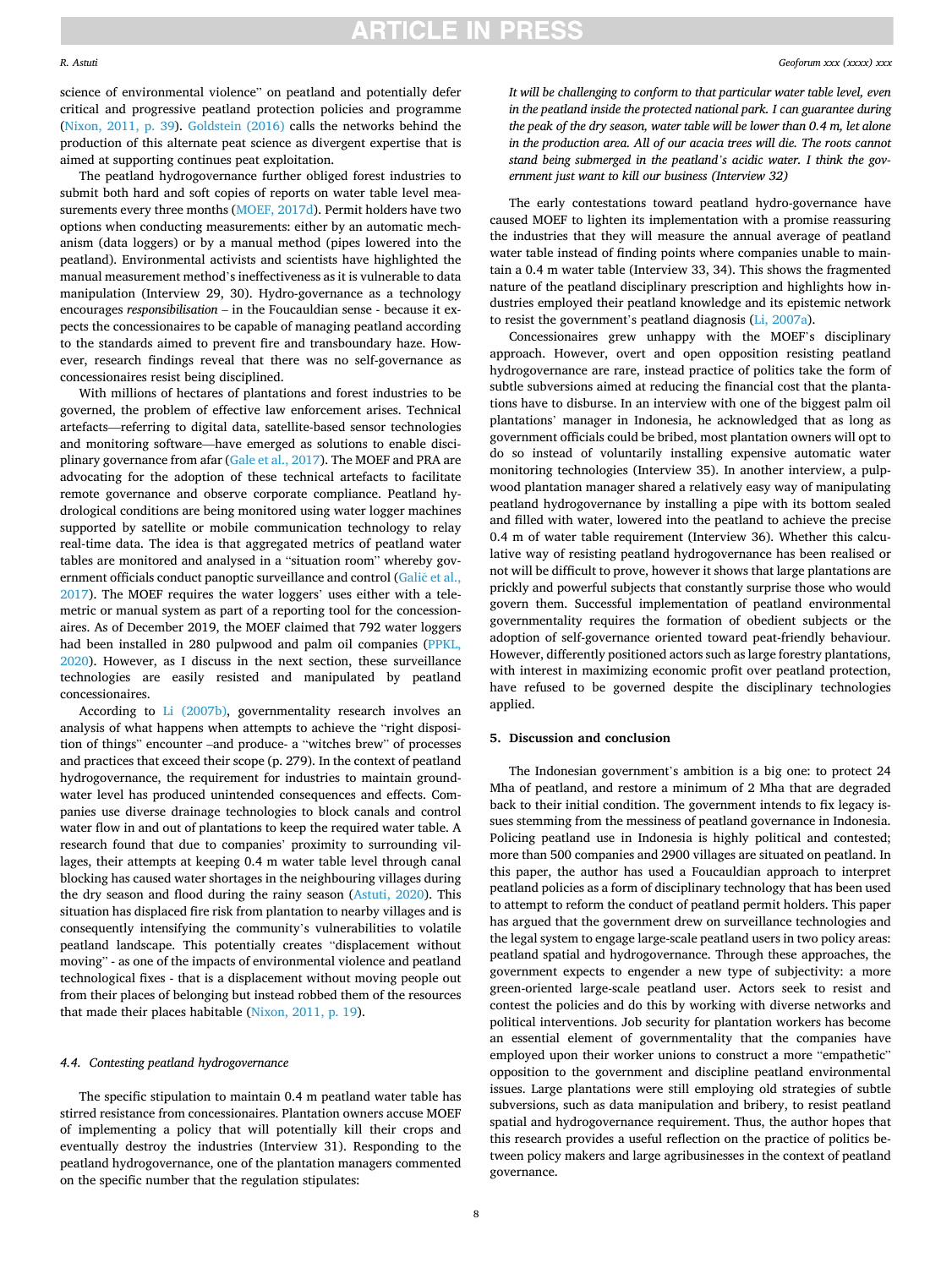<span id="page-8-0"></span>The companies' contestation and resistance illustrate the limit to peatland disciplinary governmentality in Indonesia. This understanding of contestation and resistance has shown that governmentality is an unfinished project and is perpetually being subjected to practice of politics by its targeted populations. [Li \(2005\)](#page-9-0) succinctly reminds us that "resistance involves not simply rejection but the creation of something new, as people articulate their critiques, find allies, and reposition themselves in relation to the various powers they must confront" (p. 391). In the context of peatland disciplinary governmentality, the contestation has given a path to a political compromised in the form of weakened peatland protection policies. The compromise of peatland policies has political and material implications. Peatland exploitation has resulted in environmental violence, both in the form of fast and slow violence. This violence has catapulted hundreds of communities to live in perpetual environmental and atmospheric crises, in which sustaining life becomes increasingly difficult over time.

If we accept that large scale peatland exploitation in Indonesia is one of the biggest environmental problems in Southeast Asia, this would mean taking more seriously the structural violence that peatland burning brings to people and forests, one that cannot be solved by technological fixes, such as, installing water loggers and issuing peatland maps. And it would mean that in contrast to lobbying for a softer peatland regulation, we would have to push for a tighter regulation, particularly in light of global warming. While the use of technical artefacts, such as water loggers, can facilitate efficient state monitoring and surveillance technology, the need emerges to empower alternate and competing "truths" aimed at democratising peatland governance. The governance of 24 Mha Indonesia's peatland is a complex mechanism. It involves actors in multilevel governance with diverse interests. Ensuring civil society's access to and participation in the monitoring platform will raise the accountability of Indonesia's peatland governance. For activists and scholars campaigning to prevent environmental and industries' structural violences, this means also addressing questions about the current environmental governance order in Indonesia.

New rules, roles, and responsibilities are emerging in the aftermath of the 2015 fires, including PRA's establishment—a bold step taken by the President to address peatland transboundary haze. However, the bureaucratic friction between the PRA and the MOEF has slowed down peatland protection and restoration progress. A key challenge will be to ensure genuine collaboration between the two government institutions, more importantly, because PRA's work has been extended until 2024. There is growing attention being paid to the role of peatland governance in transboundary haze prevention. ASEAN, a regional organization, has issued peatland management guidance for its member states. This increasing attention has also triggered the multiple knowledge production schemes that have played a significant role in centering peatland within the debate of the regional environmental governance, such as the establishment of an International Tropical Peatland Centre in Indonesia. In September 2018, the members of RSPO unanimously voted to ban palm oil planted on peatland, regardless of depth, to secure sustainable certification. Most large scale peatland users in Indonesia are transnational and transregional actors, with their commodities and financial resources constantly moving across state borders. Thus, rather than to depend solely on domestic governmental technologies to secure their obedience, the Indonesian government can ensure industries' active involvement in protecting and restoring peatland by proactively encouraging the private sector to adopt, not only national, but also international sustainability standards.

### **Credit authorship contribution statement**

**Rini Astuti:** Conceptualization, data curation, analysis, and writing.

#### *Acknowledgements*

The author would like to thank David Taylor, Michelle Miller, Keith

Barney, Helena Varkkey, Janice Lee, and Jonathan Rigg for their valuable suggestions. The author would also like to thank the special issue editor Wolfram Dressler and Mary Mostafanezhad for their valuable feedbacks.

## *Funding*

The author would like to acknowledge that this publication benefited from the financial support of the Ministry of Education, Singapore, under its Social Science Research Council (SSRC) grant "*Sustainable Governance of the Transboundary Environmental Commons in Southeast Asia*" (MOE2016-SSRTG-068).

Any opinions, findings and conclusions or recommendations expressed in this material are those of the author(s) and do not reflect the views of the Ministry of Education, Singapore.

#### **References**

- Astuti, R., 2020. Fixing flammable Forest: the scalar politics of peatland governance and restoration in Indonesia. Asia Pacific Viewpoint 61. [https://doi.org/10.1111/](https://doi.org/10.1111/apv.12267) [apv.12267](https://doi.org/10.1111/apv.12267).
- Astuti, R., McGregor, A., 2017. Indigenous land claims or green grabs? Inclusions and exclusions within forest carbon politics in Indonesia. J. Peasant Stud. 44, 445–466. <https://doi.org/10.1080/03066150.2016.1197908>.
- Astuti, R., McGregor, A., 2015. Governing carbon, transforming forest politics: a case study of Indonesia's REDD+ Task Force. Asia Pacific Viewpoint 56, 21–36. [https://](https://doi.org/10.1111/apv.12087)  [doi.org/10.1111/apv.12087](https://doi.org/10.1111/apv.12087).
- Baharamin, A., 2019. Menyasar dan Memenjarakan Para Peladang [WWW Document]. Mongabay Environmental News. URL [https://www.mongabay.co.id/2019/12/10](https://www.mongabay.co.id/2019/12/10/menyasar-dan-memenjarakan-para-peladang/) [/menyasar-dan-memenjarakan-para-peladang/](https://www.mongabay.co.id/2019/12/10/menyasar-dan-memenjarakan-para-peladang/) (accessed 2.17.21).
- Baumann, H., 2017. A failure of governmentality: why Transparency International underestimated corruption in Ben Ali's Tunisia. Third World Quarterly 38, 467–482. <https://doi.org/10.1080/01436597.2016.1153417>.
- Blake, D.J.H., Barney, K., 2018. Structural injustice, slow violence? The political ecology of a "Best Practice" Hydropower Dam in Lao PDR. J. Contemporary Asia 48, 808–834. [https://doi.org/10.1080/00472336.2018.1482560.](https://doi.org/10.1080/00472336.2018.1482560)
- [Bonds, E., 2016. Upending climate violence research: fossil fuel corporations and the](http://refhub.elsevier.com/S0016-7185(21)00078-6/h0035) [structural violence of climate change. Human Ecol. Rev. 22, 3](http://refhub.elsevier.com/S0016-7185(21)00078-6/h0035)–24.
- BRG, 2019. Laporan 3 Tahun Restorasi Gambut. Badan Restorasi Gambut, Jakarta.
- Brivot, M., Gendron, Y., 2011. Beyond panopticism: on the ramifications of surveillance in a contemporary professional setting. Acc. Organ. Soc. 36, 135–155. [https://doi.](https://doi.org/10.1016/j.aos.2011.03.003)  [org/10.1016/j.aos.2011.03.003.](https://doi.org/10.1016/j.aos.2011.03.003)
- Bulkeley, D.H., Watson, M., Hudson, R., Weaver, P., 2005. Governing municipal waste: towards a new analytical framework. J. Environ. Plann. Policy Manage. 7, 1–23. <https://doi.org/10.1080/15239080500251700>.
- Büscher, B., Fletcher, R., 2017. Destructive creation: capital accumulation and the structural violence of tourism. J. Sustainable Tourism 25, 651–667. [https://doi.org/](https://doi.org/10.1080/09669582.2016.1159214)  [10.1080/09669582.2016.1159214.](https://doi.org/10.1080/09669582.2016.1159214)
- [Chokkalingam, U., Kurniawan, I., Ruchiat, Y., 2005. Fire, livelihoods, and environmental](http://refhub.elsevier.com/S0016-7185(21)00078-6/h0060)  [change in the Middle Mahakam Peatlands, East Kalimantan. Ecol. Soc. 10](http://refhub.elsevier.com/S0016-7185(21)00078-6/h0060).
- Crippa, P., Castruccio, S., Archer-Nicholls, S., Lebron, G.B., Kuwata, M., Thota, A., Sumin, S., Butt, E., Wiedinmyer, C., Spracklen, D.V., 2016. Population exposure to hazardous air quality due to the 2015 fires in Equatorial Asia. Sci. Rep. 6, 37074. <https://doi.org/10.1038/srep37074>.
- [Dean, M., 2009. Governmentality: Power and Rule in Modern Society. SAGE.](http://refhub.elsevier.com/S0016-7185(21)00078-6/h0070)
- Dohong, A., Aziz, A.A., Dargusch, P., 2017. A review of the drivers of tropical peatland degradation in South-East Asia. Land Use Policy 69, 349–360. [https://doi.org/](https://doi.org/10.1016/j.landusepol.2017.09.035)  [10.1016/j.landusepol.2017.09.035.](https://doi.org/10.1016/j.landusepol.2017.09.035)
- Evans, C.D., Williamson, J.M., Kacaribu, F., Irawan, D., Suardiwerianto, Y., Hidayat, M. F., Laurén, A., Page, S.E., 2019. Rates and spatial variability of peat subsidence in Acacia plantation and forest landscapes in Sumatra, Indonesia. Geoderma 338, 410–421. <https://doi.org/10.1016/j.geoderma.2018.12.028>.
- Evers, S., Yule, C.M., Padfield, R., O'Reilly, P., Varkkey, H., 2017. Keep wetlands wet: the myth of sustainable development of tropical peatlands – implications for policies and management. Glob. Change Biol. 23, 534–549. [https://doi.org/10.1111/gcb.13422.](https://doi.org/10.1111/gcb.13422)
- [Farmer, P., 2010. The paul farmer reader. University of California Press, Berkeley, CA](http://refhub.elsevier.com/S0016-7185(21)00078-6/h0090). Fletcher, R., 2010. Neoliberal environmentality: Towards a poststructuralist political ecology of the conservation debate. Conserv. Soc. 8, 171. [https://doi.org/10.4103/](https://doi.org/10.4103/0972-4923.73806)  [0972-4923.73806](https://doi.org/10.4103/0972-4923.73806).
- [Foucault, M., 2012. Discipline and Punish: The Birth of the Prison. Knopf Doubleday](http://refhub.elsevier.com/S0016-7185(21)00078-6/h0100)  [Publishing Group](http://refhub.elsevier.com/S0016-7185(21)00078-6/h0100).
- [Foucault, M., 2009. Security, territory, Population: Lectures at the College de France](http://refhub.elsevier.com/S0016-7185(21)00078-6/h0105)  1977–[1978, first ed. Picador, New York.](http://refhub.elsevier.com/S0016-7185(21)00078-6/h0105)
- [Foucault, M., 1997. The ethics of the concern for self as a practice of freedom. In:](http://refhub.elsevier.com/S0016-7185(21)00078-6/h0110) [Rabinow, P. \(Ed.\), Ethics: Subjectivity and Truth. New Press, New York.](http://refhub.elsevier.com/S0016-7185(21)00078-6/h0110)
- [Foucault, M., 1991. Governmentality. The Foucault Effect: Studies in Governmentality.](http://refhub.elsevier.com/S0016-7185(21)00078-6/h0115)  [University of Chicago Press.](http://refhub.elsevier.com/S0016-7185(21)00078-6/h0115)
- [Foucault, M., 1979. Discipline and punish: the birth of the prison. Knopf Doubleday](http://refhub.elsevier.com/S0016-7185(21)00078-6/h0120)  [Publishing Group](http://refhub.elsevier.com/S0016-7185(21)00078-6/h0120).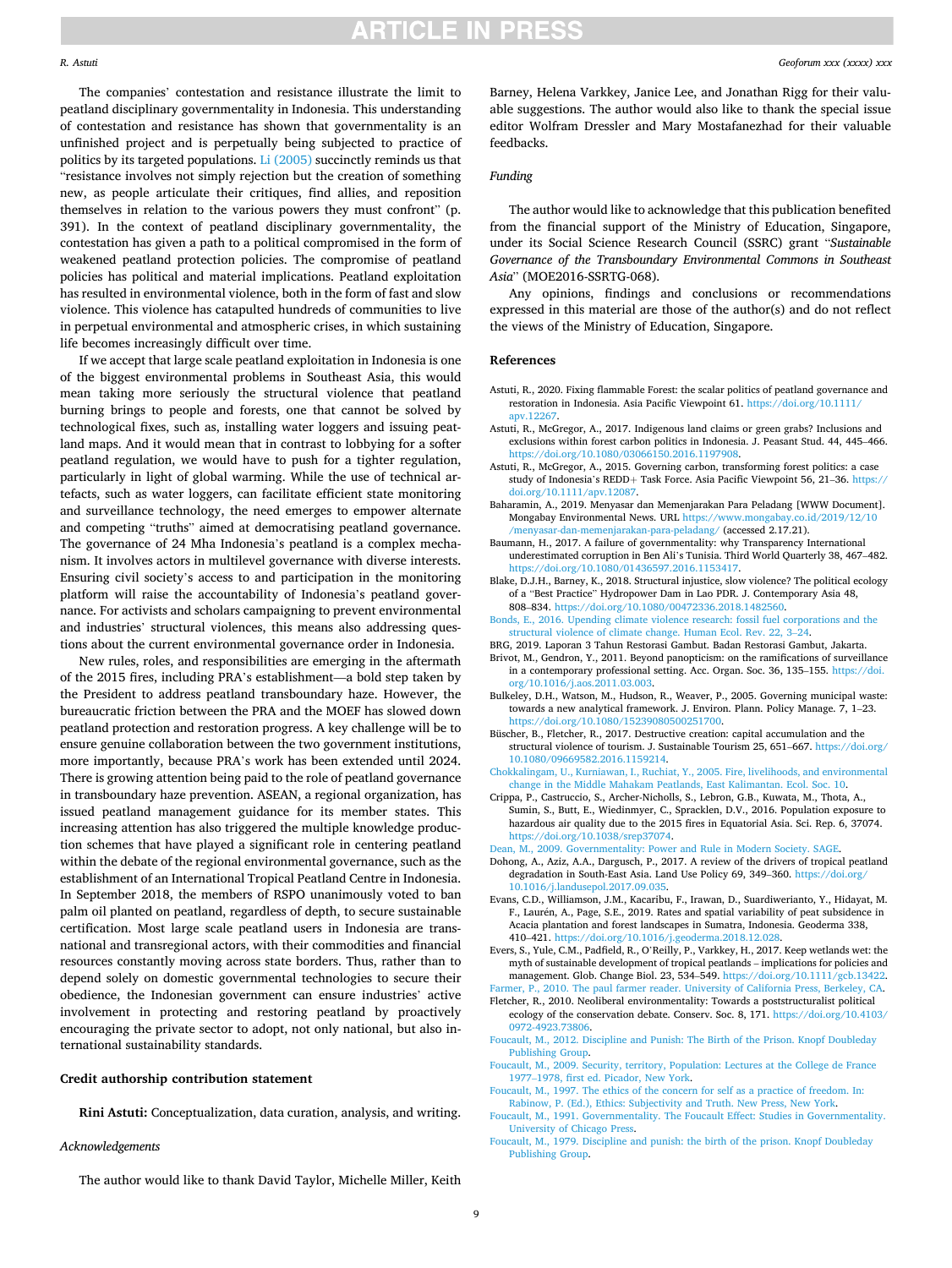<span id="page-9-0"></span>Gale, F., Ascui, F., Lovell, H., 2017. Sensing reality? New monitoring technologies for global sustainability standards. Global Environ. Polit. 17, 65–83. [https://doi.org/](https://doi.org/10.1162/GLEP_a_00401)  [10.1162/GLEP\\_a\\_00401.](https://doi.org/10.1162/GLEP_a_00401)

- Galič, M., Timan, T., Koops, B.-J., 2017. Bentham, Deleuze and Beyond: an overview of surveillance theories from the Panopticon to Participation. Philos. Technol. 30, 9–37. [https://doi.org/10.1007/s13347-016-0219-1.](https://doi.org/10.1007/s13347-016-0219-1)
- Garland, D., 2016. 'Governmentality' and the Problem of Crime:: Foucault, Criminology, Sociology. Theoretical Criminology. [https://doi.org/10.1177/1362480697](https://doi.org/10.1177/1362480697001002002) [001002002.](https://doi.org/10.1177/1362480697001002002)
- Gellert, P.K., 2005. The shifting natures of "Development": growth, crisis, and recovery in Indonesia's Forests. World Dev. 33, 1345–1364. [https://doi.org/10.1016/j.](https://doi.org/10.1016/j.worlddev.2005.03.004)  [worlddev.2005.03.004.](https://doi.org/10.1016/j.worlddev.2005.03.004)
- Goldstein, J.E., 2016. Knowing the subterranean: Land grabbing, oil palm, and divergent expertise in Indonesia's peat soil. Environ. Plan A 48, 754–770. [https://doi.org/](https://doi.org/10.1177/0308518X15599787)  [10.1177/0308518X15599787.](https://doi.org/10.1177/0308518X15599787)
- Goldstein, J.E., Graham, L., Ansori, S., Vetrita, Y., Thomas, A., Applegate, G., Vayda, A. P., Saharjo, B.H., Cochrane, M.A., 2020. Beyond slash-and-burn: the roles of human activities, altered hydrology and fuels in peat fires in Central Kalimantan, Indonesia. Singap. J. Trop. Geogr. 41, 190–208. [https://doi.org/10.1111/sjtg.12319.](https://doi.org/10.1111/sjtg.12319)
- Hadi, D.W., 2019. Menteri LHK Luncurkan SiMATAG-0,4m untuk Monitoring Keberhasilan Pemulihan Gambut [WWW Document]. URL [https://ppid.menlhk.go.](https://ppid.menlhk.go.id/berita/siaran-pers/4915/menteri-lhk-luncurkan-simatag-04m-untuk-monitoring-keberhasilan-pemulihan-gambut) [id/berita/siaran-pers/4915/menteri-lhk-luncurkan-simatag-04m-untuk-monit](https://ppid.menlhk.go.id/berita/siaran-pers/4915/menteri-lhk-luncurkan-simatag-04m-untuk-monitoring-keberhasilan-pemulihan-gambut) [oring-keberhasilan-pemulihan-gambut](https://ppid.menlhk.go.id/berita/siaran-pers/4915/menteri-lhk-luncurkan-simatag-04m-untuk-monitoring-keberhasilan-pemulihan-gambut) (accessed 2.10.21).
- Hadi, D.W., 2018. Baru di Era Jokowi, Penegakan Hukum Karhutla Ditegakkan [WWW Document]. URL [http://ppid.menlhk.go.id/siaran\\_pers/browse/1445](http://ppid.menlhk.go.id/siaran_pers/browse/1445) (accessed 11.14.20).
- Hamzah, H., Subarkah, A., Ayunda, D., 2019. Bilakah Peraturan Pengelolaan Kubah Gambut Memperkuat Perlindungan Gambut? | WRI Indonesia [WWW Document]. www.wri-indonesia.org. URL https://wri-indonesia.org/id/blog/bilakah-peraturanpengelolaan-kubah-gambut-memperkuat-perlindungan-gambut (accessed 9.20.19). Hapsari, K.A., Biagioni, S., Jennerjahn, T.C., Reimer, P., Saad, A., Sabiham, S.,
- Behling, H., 2018. Resilience of a peatland in Central Sumatra, Indonesia to past anthropogenic disturbance: improving conservation and restoration designs using palaeoecology. J. Ecol. 106, 2473–2490. [https://doi.org/10.1111/1365-](https://doi.org/10.1111/1365-2745.13000) [2745.13000.](https://doi.org/10.1111/1365-2745.13000)
- Hirano, T., Kusin, K., Limin, S., Osaki, M., 2014. Carbon dioxide emissions through oxidative peat decomposition on a burnt tropical peatland. Glob. Change Biol. 20, 555–565. [https://doi.org/10.1111/gcb.12296.](https://doi.org/10.1111/gcb.12296)
- Jaenicke, J., Wösten, H., Budiman, A., Siegert, F., 2010. Planning hydrological restoration of peatlands in Indonesia to mitigate carbon dioxide emissions. Mitig Adapt Strateg Glob Change 15, 223–239. [https://doi.org/10.1007/s11027-010-](https://doi.org/10.1007/s11027-010-9214-5)  [9214-5.](https://doi.org/10.1007/s11027-010-9214-5)
- [Klein, N., 2014. This Changes Everything: Capitalism Vs The Climate. Simon and](http://refhub.elsevier.com/S0016-7185(21)00078-6/h0185)  [Schuster](http://refhub.elsevier.com/S0016-7185(21)00078-6/h0185).
- Koplitz, S.N., Mickley, L.J., Marlier, M.E., Buonocore, J.J., Kim, P.S., Liu, T., Sulprizio, M. P., DeFries, R.S., Jacob, D.J., Schwartz, J., Pongsiri, M., Myers, S.S., 2016. Public health impacts of the severe haze in Equatorial Asia in September–October 2015: demonstration of a new framework for informing fire management strategies to reduce downwind smoke exposure. Environ. Res. Lett. 11, 094023. [https://doi.org/](https://doi.org/10.1088/1748-9326/11/9/094023)  [10.1088/1748-9326/11/9/094023](https://doi.org/10.1088/1748-9326/11/9/094023).
- Li, T.M., 2019. Politics, Interrupted. Anthropological Theory 19, 29–53. [https://doi.](https://doi.org/10.1177/1463499618785330)  [org/10.1177/1463499618785330.](https://doi.org/10.1177/1463499618785330)
- Li, T.M., 2018. After the land grab: Infrastructural violence and the "Mafia System" in Indonesia's oil palm plantation zones. Geoforum 96, 328–337. [https://doi.org/](https://doi.org/10.1016/j.geoforum.2017.10.012) [10.1016/j.geoforum.2017.10.012](https://doi.org/10.1016/j.geoforum.2017.10.012).
- [Li, T.M., 2007a. The Will to Improve. Duke University Press](http://refhub.elsevier.com/S0016-7185(21)00078-6/h0205).
- [Li, T.M., 2007b. Governmentality. Anthropologica 49, 275](http://refhub.elsevier.com/S0016-7185(21)00078-6/h0215).
- Li, T.M., 2005. Beyond "The State" [and Failed Schemes. American Anthropologist, New](http://refhub.elsevier.com/S0016-7185(21)00078-6/h0220)  [Series 107, 383](http://refhub.elsevier.com/S0016-7185(21)00078-6/h0220)–394.
- Miettinen, J., Liew, S.C., 2010. Status of peatland degradation and development in Sumatra and Kalimantan. Ambio 39, 394–401. [https://doi.org/10.1007/s13280-](https://doi.org/10.1007/s13280-010-0051-2)  [010-0051-2](https://doi.org/10.1007/s13280-010-0051-2).
- Miettinen, J., Wang, J., Hooijer, A., Liew, S., 2013. Peatland conversion and degradation processes in insular Southeast Asia: a case study in Jambi, Indonesia. Land Degrad. Dev. 24, 334–341. <https://doi.org/10.1002/ldr.1130>.
- Miller, M.A., Middleton, C., Rigg, J., Taylor, D., 2020. Hybrid governance of transboundary commons: insights from Southeast Asia. Ann. Am. Assoc. Geographers 110, 297–313. <https://doi.org/10.1080/24694452.2019.1624148>.
- Miller, M.A., Middleton, C., Rigg, J., Taylor, D., 2019. Hybrid governance of transboundary commons: insights from Southeast Asia. Ann. Am. Assoc. Geographers 1–17. [https://doi.org/10.1080/24694452.2019.1624148.](https://doi.org/10.1080/24694452.2019.1624148)
- Milne, S., Mahanty, S., 2019. Value and bureaucratic violence in the green economy. Geoforum 98, 133–143. [https://doi.org/10.1016/j.geoforum.2018.11.003.](https://doi.org/10.1016/j.geoforum.2018.11.003)
- MOEF, 2018. The State of Indonesia'[s Forest 2018. Ministry of Environment and](http://refhub.elsevier.com/S0016-7185(21)00078-6/h0250)  [Forestry, Republic of Indonesia, Indonesia.](http://refhub.elsevier.com/S0016-7185(21)00078-6/h0250)
- MOEF, 2017a. Kesatuan Hidrologis Gambut Nasional (Skala 1:250.000) Direktorat Pengendalian Kerusakan Gambut. URL [http://pkgppkl.menlhk.go.id/v0/kesatuan-h](http://pkgppkl.menlhk.go.id/v0/kesatuan-hidrologis-gambut-nasional-skala-1250-000/)  [idrologis-gambut-nasional-skala-1250-000/](http://pkgppkl.menlhk.go.id/v0/kesatuan-hidrologis-gambut-nasional-skala-1250-000/) (accessed 6.24.20).
- MOEF, 2017b. Menteri LHK Terbitkan Peraturan Pelaksanaan PP Tentang Perlindungan dan Pengelolaan Ekosistem Gambut [WWW Document]. URL http://ppid.menlh [go.id/siaran\\_pers/browse/540](http://ppid.menlhk.go.id/siaran_pers/browse/540) (accessed 5.8.19).
- MOEF, 2017c. Fungsi ekosistem gambut nasional skala 1:250.000 Direktorat Pengendalian Kerusakan Gambut. URL [http://pkgppkl.menlhk.go.id/v0/fungsi-eko](http://pkgppkl.menlhk.go.id/v0/fungsi-ekosistem-gambut-nasional-skala-1250-000/) [sistem-gambut-nasional-skala-1250-000/.](http://pkgppkl.menlhk.go.id/v0/fungsi-ekosistem-gambut-nasional-skala-1250-000/)
- MOEF, 2017d. Permen No 17 Tahun 2017 Pembangunan Hutan Tanaman Industri Direktorat Pengendalian Kerusakan Gambut. URL [https://gambut.oirto.com/](https://gambut.oirto.com/permen-no-17-tahun-2017-pembangunan-hutan-tanaman-industri/)

en-no-17-tahun-2017-pembangunan-hutan-tanaman-industri/ (accessed 1.19.20).

[Morse, I., 2019. The Natural Resource Oligarchy Funding Indonesia](http://refhub.elsevier.com/S0016-7185(21)00078-6/h0275)'s. The Diplomat.

- Murdiyarso, D., Hergoualc'h, K., Verchot, L.V., 2010. Opportunities for reducing greenhouse gas emissions in tropical peatlands. Proc. Natl. Acad. Sci. USA 107, 19655–19660. [https://doi.org/10.1073/pnas.0911966107.](https://doi.org/10.1073/pnas.0911966107)
- Nepomuceno, Í., Affonso, H., Fraser, J.A., Torres, M., 2019. Counter-conducts and the green grab: forest peoples' resistance to industrial resource extraction in the Saracá-Taquera National Forest, Brazilian Amazonia. Global Environ. Change 56, 124–133. <https://doi.org/10.1016/j.gloenvcha.2019.04.004>.

[Nixon, R., 2011. Slow Violence and the Environmentalism of the Poor. Harvard](http://refhub.elsevier.com/S0016-7185(21)00078-6/h0290) [University Press](http://refhub.elsevier.com/S0016-7185(21)00078-6/h0290).

- Notohadiprawiro, T., 1997. Etika Pengembangan Lahan Gambut Untuk Pertanian Tanaman Pangan. Presented at the Lokakarya Pengelolaan Lingkungan dalam Pengembangan Lahan Gambut, Ilmu Tanah Universitas Gadjah Mada, Palangkaraya.
- Nurbaya, S., 2017. KLHK Cabut Akasia di Areal Gambut Bekas Terbakar [WWW Document]. sitinurbaya.com. URL http://www.sitinurbaya.com/kegiatan-me [-lhk/679-klhk-cabut-akasia-di-areal-gambut-bekas-terbakar](http://www.sitinurbaya.com/kegiatan-menteri-lhk/679-klhk-cabut-akasia-di-areal-gambut-bekas-terbakar) (accessed 6.25.20).
- Obidzinski, K., Dermawan, A., 2012. Pulp industry and environment in Indonesia: is there sustainable future? Reg. Environ. Change 12, 961–966. [https://doi.org/](https://doi.org/10.1007/s10113-012-0353-y)  [10.1007/s10113-012-0353-y](https://doi.org/10.1007/s10113-012-0353-y).
- Page, S., Hoscilo, A., Langner, A., Tansey, K., Siegert, F., Limin, S., Rieley, J., 2009. Tropical peatland fires in Southeast Asia. In: Cochrane, M.A. (Ed.), Tropical Fire Ecology: Climate Change, Land Use, and Ecosystem Dynamics. Springer Praxis Books. Springer, Berlin Heidelberg, Berlin, Heidelberg, pp. 263–287. [https://doi.](https://doi.org/10.1007/978-3-540-77381-8_9) [org/10.1007/978-3-540-77381-8\\_9.](https://doi.org/10.1007/978-3-540-77381-8_9)
- Page, S.E., Hooijer, A., 2016. In the line of fire: the peatlands of Southeast Asia. Philos. Trans R. Soc. Lond. B Biol. Sci. 371 [https://doi.org/10.1098/rstb.2015.0176.](https://doi.org/10.1098/rstb.2015.0176)
- Page, S.E., Rieley, J.O., Banks, C.J., 2011. Global and regional importance of the tropical peatland carbon pool. Glob. Change Biol. 17, 798–818. [https://doi.org/10.1111/](https://doi.org/10.1111/j.1365-2486.2010.02279.x)  [j.1365-2486.2010.02279.x.](https://doi.org/10.1111/j.1365-2486.2010.02279.x)
- Paino, C., 2018. Begini, Cara Masyarakat Kalimantan Tengah Antisipasi Kebakaran Hutan [WWW Document]. Mongabay Environmental News. URL [https://www.](https://www.mongabay.co.id/2018/07/18/begini-cara-masyarakat-kalimantan-tengah-antisipasi-kebakaran-hutan/)  [mongabay.co.id/2018/07/18/begini-cara-masyarakat-kalimantan-tengah-antisipa](https://www.mongabay.co.id/2018/07/18/begini-cara-masyarakat-kalimantan-tengah-antisipasi-kebakaran-hutan/)  [si-kebakaran-hutan/](https://www.mongabay.co.id/2018/07/18/begini-cara-masyarakat-kalimantan-tengah-antisipasi-kebakaran-hutan/) (accessed 2.17.21).
- Peluso, N.L., Vandergeest, P., 2001. Genealogies of the political forest and customary rights in Indonesia, Malaysia, and Thailand. J. Asian Stud. 60, 761–812. [https://doi.](https://doi.org/10.2307/2700109)  [org/10.2307/2700109.](https://doi.org/10.2307/2700109)
- [PPKL, 2020. Laporan Kinerja 2019 Direktorat Jenderal Pengendalian Pencemaran dan](http://refhub.elsevier.com/S0016-7185(21)00078-6/h0335) [Kerusakan Lingkungan. Kementrian Lingkungan Hidup dan Kehutanan, Jakarta.](http://refhub.elsevier.com/S0016-7185(21)00078-6/h0335)
- Prabowo, D., Maryudi, A., Senawi, Imron, M.A., 2017. Conversion of forests into oil palm plantations in West Kalimantan, Indonesia: insights from actors' power and its dynamics. Forest Policy Econ. 78, 32–39. [https://doi.org/10.1016/j.](https://doi.org/10.1016/j.forpol.2017.01.004)  [forpol.2017.01.004](https://doi.org/10.1016/j.forpol.2017.01.004).
- Pramesti, T.J.A., 2020. Hierarki peraturan perundang-undangan di Indonesia [WWW Document]. URL [https://external.justika.com/phonecall?category](https://external.justika.com/phonecall%3fcategory%3ddefault%26location%3dsummary-bottom%26url%3d/klinik/detail/ulasan/cl4012/hierarki-peraturan-perundang-undangan-di-indonesia)=default&lo cation=summary-bottom&url=[/klinik/detail/ulasan/cl4012/hierarki-peraturan](https://external.justika.com/phonecall%3fcategory%3ddefault%26location%3dsummary-bottom%26url%3d/klinik/detail/ulasan/cl4012/hierarki-peraturan-perundang-undangan-di-indonesia) [-perundang-undangan-di-indonesia](https://external.justika.com/phonecall%3fcategory%3ddefault%26location%3dsummary-bottom%26url%3d/klinik/detail/ulasan/cl4012/hierarki-peraturan-perundang-undangan-di-indonesia) (accessed 6.24.20).
- Putra, E.I., Hiroshi, 2011. The effect of the precipitation pattern of the dry season on peat fire occurrence in the Mega Rice Project area, Central Kalimantan, Indonesia. Tropics 19, 145–156. [https://doi.org/10.3759/tropics.19.145.](https://doi.org/10.3759/tropics.19.145)
- Raycraft, J., 2020. The (un)making of marine park subjects: environmentality and everyday resistance in a coastal Tanzanian village. World Dev. 126, 104696. [https://](https://doi.org/10.1016/j.worlddev.2019.104696)  [doi.org/10.1016/j.worlddev.2019.104696.](https://doi.org/10.1016/j.worlddev.2019.104696)
- [Resosudarmo, B.P., 2005. The Politics and Economics of Indonesia](http://refhub.elsevier.com/S0016-7185(21)00078-6/h0360)'s Natural Resources. [Institute of. Southeast Asian Studies](http://refhub.elsevier.com/S0016-7185(21)00078-6/h0360).
- Rosemary, S.D., 2018. Researching the multinational corporation: contributions of critical realist ethnography. Critical Perspect. Int. Business 14, 383–403. [https://doi.](https://doi.org/10.1108/cpoib-08-2014-0038)  [org/10.1108/cpoib-08-2014-0038.](https://doi.org/10.1108/cpoib-08-2014-0038)
- Sanders, A.J.P., Ford, R.M., Mulyani, L., Prasti H., R.D., Larson, A.M., Jagau, Y., Keenan, R.J., 2019. Unrelenting games: Multiple negotiations and landscape transformations in the tropical peatlands of Central Kalimantan, Indonesia. World Develop. 117, 196–210. [https://doi.org/10.1016/j.worlddev.2019.01.008.](https://doi.org/10.1016/j.worlddev.2019.01.008)
- Sani, A., 2017. Ribuan buruh minta Menteri Siti patuhi putusan Mahkamah Agung [WWW Document]. merdeka.com. URL https://www.merdeka.com/peristiwa [n-buruh-minta-menteri-siti-patuhi-putusan-mahkamah-agung.html](https://www.merdeka.com/peristiwa/ribuan-buruh-minta-menteri-siti-patuhi-putusan-mahkamah-agung.html) (accessed 6.25.20).
- [Scott, J.C., 2008. Weapons of the Weak: Everyday Forms of Peasant Resistance. Yale](http://refhub.elsevier.com/S0016-7185(21)00078-6/h0385) [University Press](http://refhub.elsevier.com/S0016-7185(21)00078-6/h0385).
- Setkab, 2016. President Jokowi Establishes Peat Land Restoration Agency (BRG). URL [htt](https://setkab.go.id/en/president-jokowi-establishes-peat-land-restoration-agency-brg/)  [ps://setkab.go.id/en/president-jokowi-establishes-peat-land-restoration-age](https://setkab.go.id/en/president-jokowi-establishes-peat-land-restoration-agency-brg/) [ncy-brg/](https://setkab.go.id/en/president-jokowi-establishes-peat-land-restoration-agency-brg/) (accessed 2.16.19).
- Shahab, N., 2018. New center begins 'corrective era' for peatlands [WWW Document]. Landscape News. URL [https://news.globallandscapesforum.org/30814/new-center](https://news.globallandscapesforum.org/30814/new-center-begins-corrective-era-for-peatlands/)[begins-corrective-era-for-peatlands/](https://news.globallandscapesforum.org/30814/new-center-begins-corrective-era-for-peatlands/) (accessed 2.16.19).
- Smith, E., 2012. Getting in through the front door: the first hurdle of researching in companies. Int. J. Train. Res. 10, 153–163. [https://doi.org/10.5172/](https://doi.org/10.5172/ijtr.2012.10.3.153) [ijtr.2012.10.3.153](https://doi.org/10.5172/ijtr.2012.10.3.153).
- [Soron, D., 2007. Cruel weather: natural disasters and structural violence. Transform. J.](http://refhub.elsevier.com/S0016-7185(21)00078-6/h0405) [Media Culture](http://refhub.elsevier.com/S0016-7185(21)00078-6/h0405).
- Sumarga, E., Hein, L., Hooijer, A., Vernimmen, R., 2016. Hydrological and economic effects of oil palm cultivation in Indonesian peatlands. Ecology and Society 21.
- Tan-Soo, J.-S., Pattanayak, S.K., 2019. Seeking natural capital projects: forest fires, haze, and early-life exposure in Indonesia. Proc. Natl. Acad. Sci. USA 116, 5239–5245. [https://doi.org/10.1073/pnas.1802876116.](https://doi.org/10.1073/pnas.1802876116)